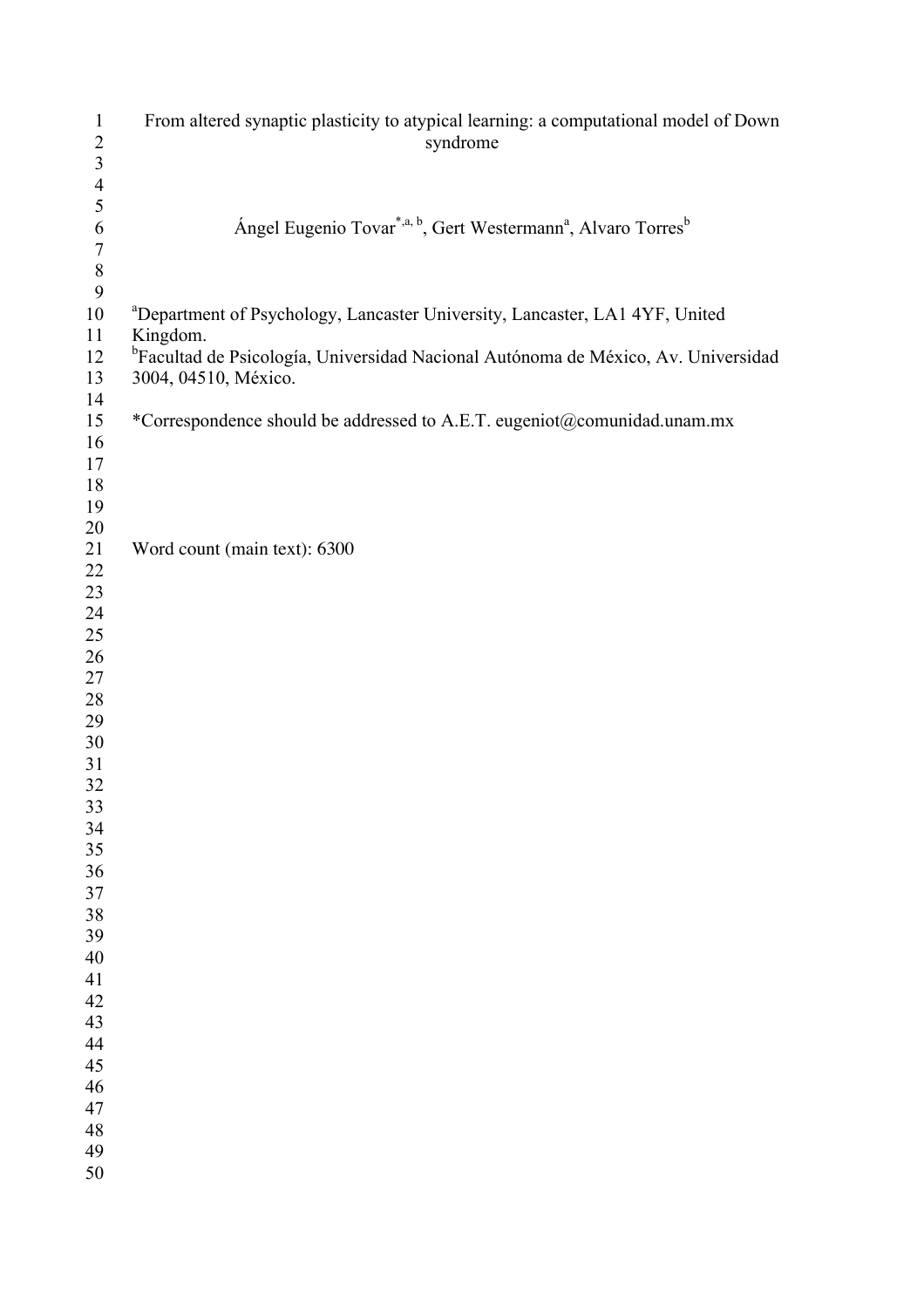# From altered synaptic plasticity to atypical learning: a computational model of Down syndrome

#### Abstract

 Learning and memory rely on the adaptation of synaptic connections. Research on the neurophysiology of Down syndrome has characterized an atypical pattern of synaptic plasticity with limited long-term potentiation (LTP) and increased long-term depression (LTD). Here we present a neurocomputational model that instantiates this LTP/LTD imbalance to explore its impact on tasks of associative learning. In Study 1, we ran a series of computational simulations to analyze the learning of simple and overlapping stimulus associations in a model of Down syndrome compared with a model of typical development. Learning in the Down syndrome model was slower and more susceptible to interference effects. We found that interference effects could be overcome with dedicated stimulation schedules. In Study 2 we ran a fourth set of simulations and an empirical study with participants with Down syndrome and typically developing children to test the predictions of our model. The model adequately predicted the performance of the human participants in a serial reaction time task, an implicit learning task that relies on associative learning mechanisms. Critically, typical and atypical behavior was explained by the interactions between neural plasticity constraints and the stimulation schedule. Our model provides a mechanistic account of learning impairments based on these interactions, and a causal link between atypical synaptic plasticity and associative learning.

 Key words: neurocomputational model, Down syndrome, LTP/LTD balance, associative learning, implicit learning, serial reaction time task.

**1. Introduction**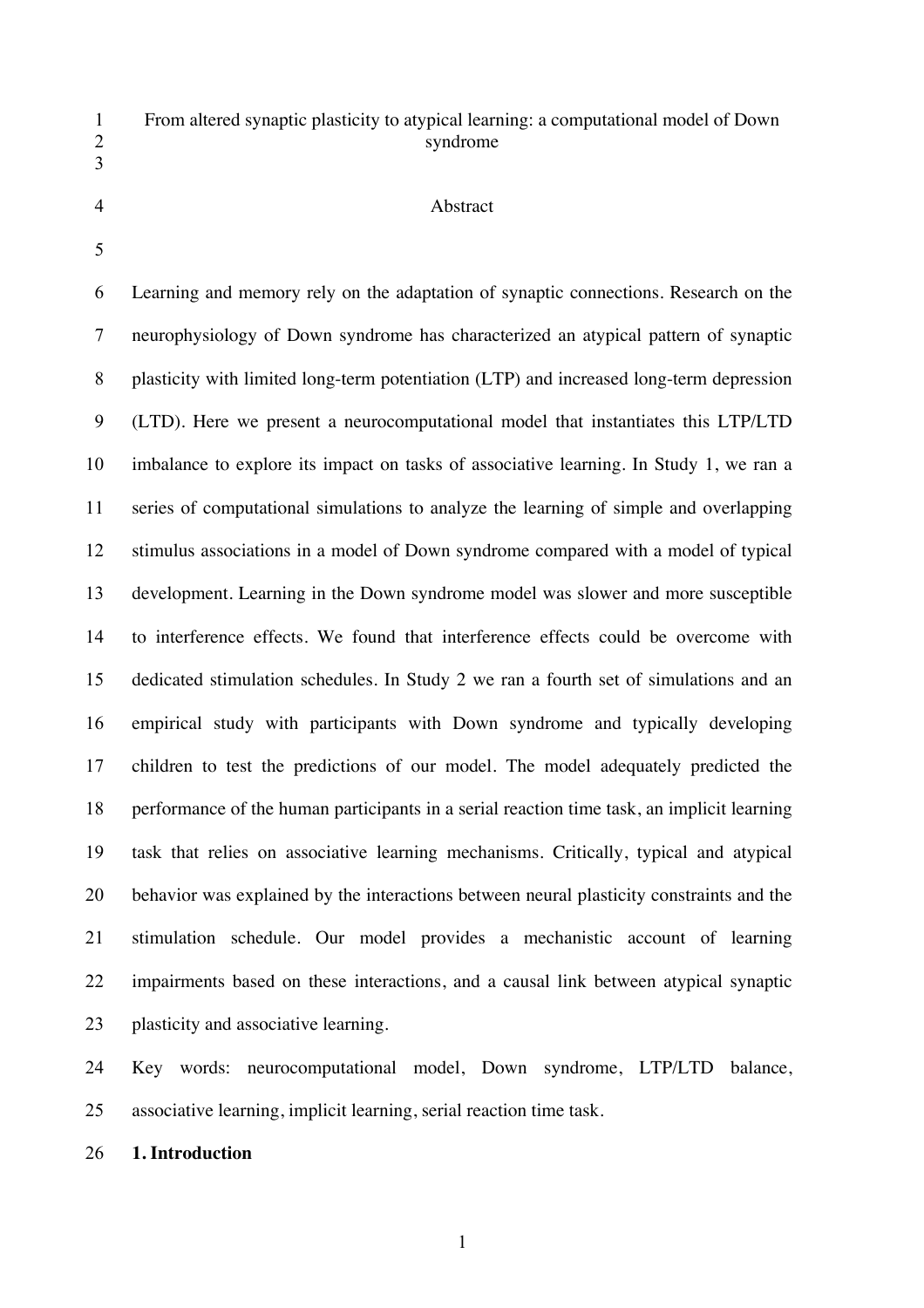Down syndrome (DS) is the most common genetic cause of intellectual disability with an incidence estimated along different populations between 1 in 319 and 1 in 1000 live births (Morris, Alberman, Mutton, & Jacobs, 2012; Wiseman, Alford, Tybulewicz, & Fisher, 2009). It is caused by a total or partial trisomy of chromosome 21.

 Behavioral studies have documented atypical learning, memory and language acquisition in individuals with DS (Costanzo et al., 2013; Karmiloff-Smith et al., 2016; Pennington, Moon, Edgin, Stedron, & Nadel, 2003; Wishart, 1993). Synaptic plasticity is considered a core mechanism underlying these processes (Hofer & Bonhoeffer, 2010; Neves, Cooke, & Bliss, 2008). This has led to extensive research on synaptic plasticity in mouse models of DS to understand the altered neurobiological mechanisms and to explore possible ways to normalize synaptic function (Andrade-Talavera, Benito, Casañas, Rodríguez-Moreno, & Montesinos, 2015; Begenisic et al., 2014; Fernandez & Garner, 2007; Martínez-Cué et al., 2013; Rueda, Flórez, & Martínez-Cué, 2012; Scott- McKean & Costa, 2011). However, the relationship between altered synaptic plasticity described in animal models and behavioral deficits observed in patients is not fully understood and has been minimally studied.

 In this paper, we present a neurocomputational model of DS that is based on findings about altered neuronal plasticity observed in mouse models. Our main objective is to give insights into how specific and well-documented alterations in synaptic plasticity affect end state processes such as learning and memory; here we focus on exploring impairments in simple forms of associative learning in DS.

 Long-term potentiation (LTP) and long-term depression (LTD), are two processes suitable for studying increase and decrease, respectively, in synaptic strength resulting from neuronal activity (Lüscher & Malenka, 2012; Malenka & Bear, 2004).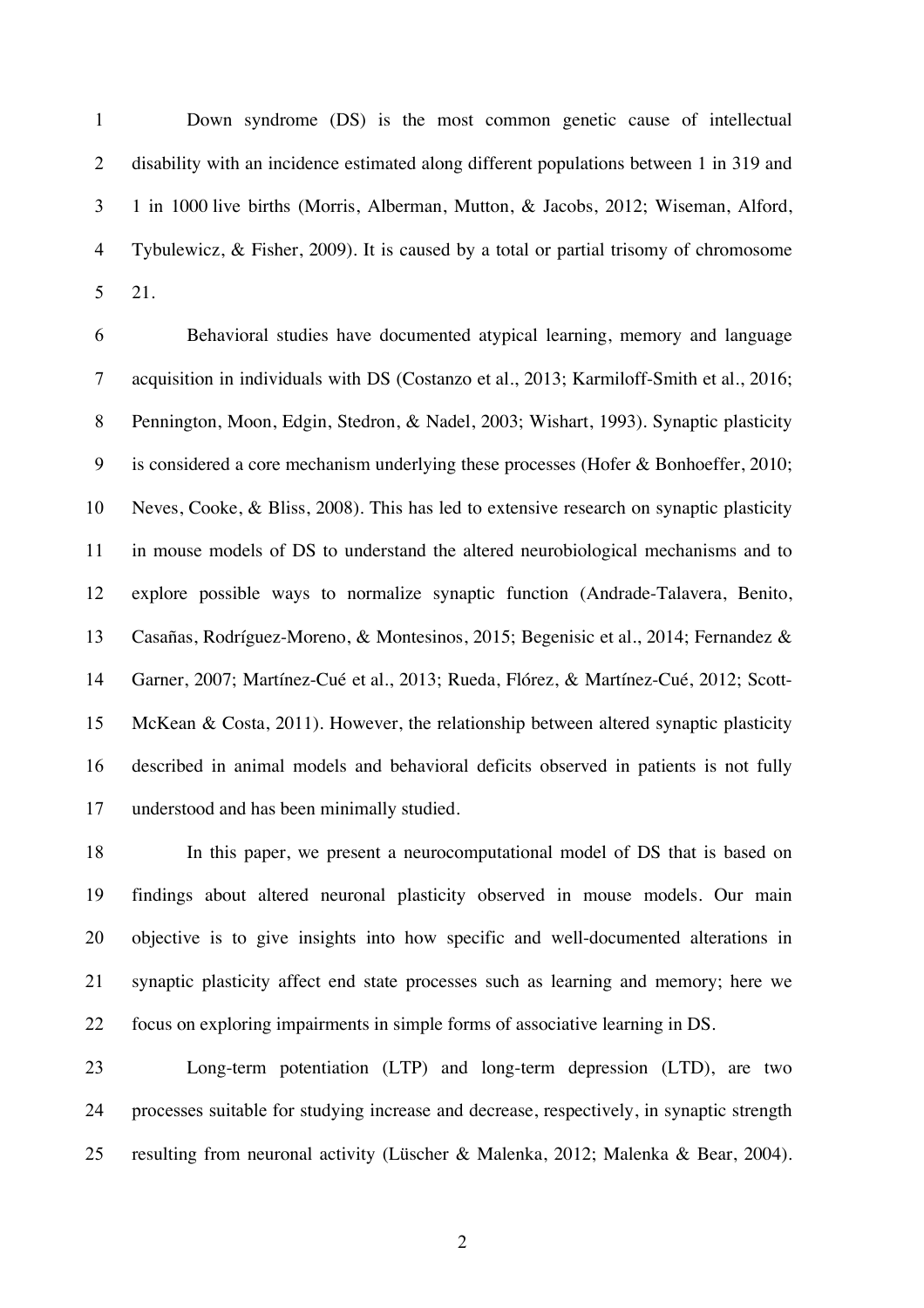According to theories of synaptic plasticity (Bienenstock, Cooper, & Munro, 1982), LTP occurs when presynaptic activity coincides with strong postsynaptic depolarization above a threshold value. When presynaptic activity persistently fails to produce depolarization in the postsynaptic neuron beyond this threshold, LTD occurs (Bear, 1995).

 This modification threshold, or LTD/LTP crossover point, is elevated in a number of animal models of intellectual disability (Meredith, Holmgren, Weidum, Burnashev, & Mansvelder, 2007; Meredith & Mansvelder, 2010). A direct consequence of an elevated threshold is an altered balance of brain plasticity that enhances LTD at the expense of LTP (**Fig. 1**). Accordingly, several lines of research have consistently reported increased LTD and reduced LTP in animal models of DS (Andrade-Talavera et al., 2015; Begenisic et al., 2014; Kleschevnikov et al., 2004; Martínez-Cué et al., 2013; Siarey et al., 1999).



 **Fig 1** The consequence of a comparatively elevated LTD/LTP crossover threshold that results in increased LTD and limited LTP in response to the same amounts of post-synaptic activity coincident with pre-synaptic activity.

 Synaptic plasticity in mouse models of DS has been mostly studied within the hippocampus. For example, hippocampal LTP is impaired in the segmental trisomic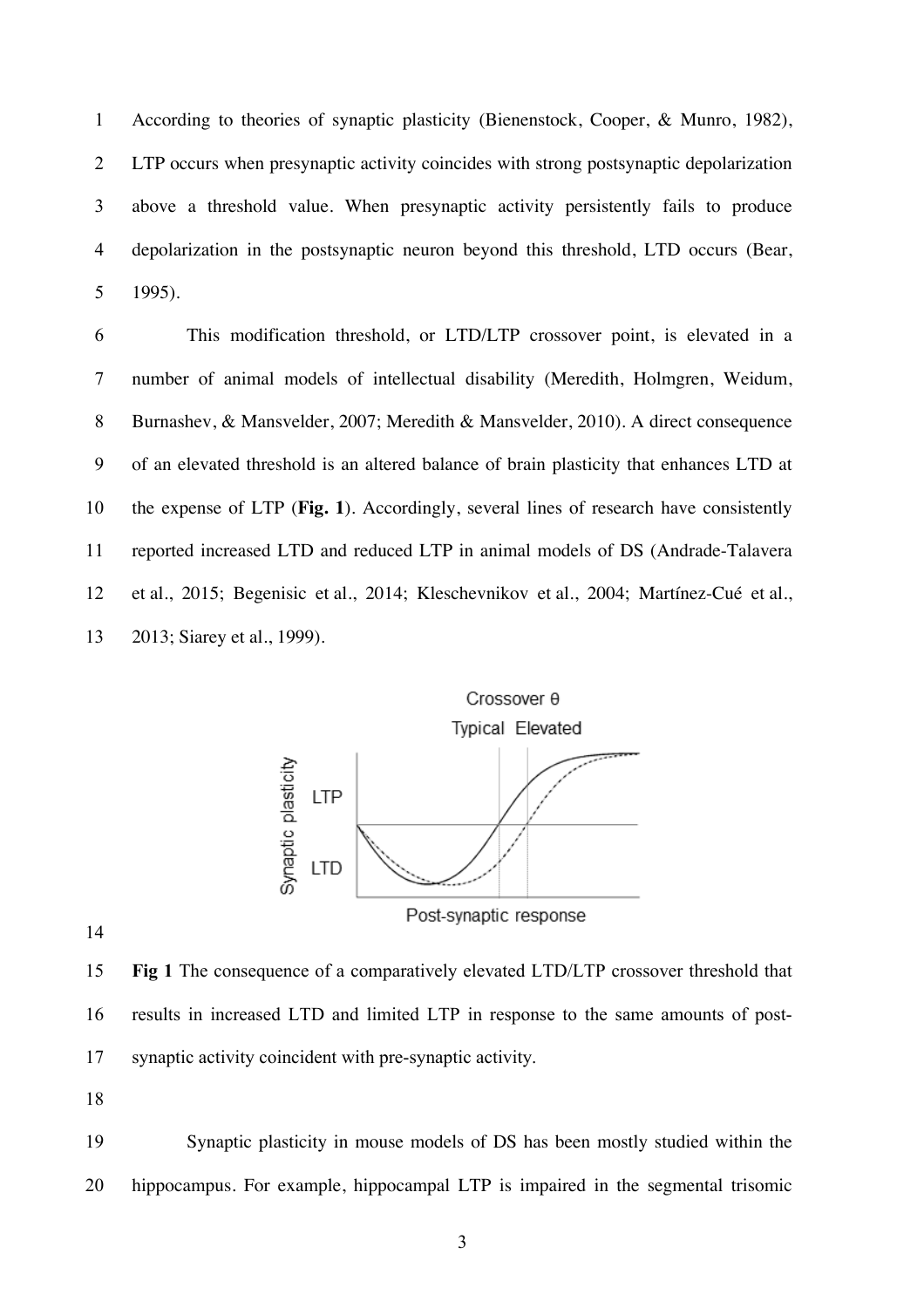Ts65Dn mouse, the most used and best characterized model of DS (Davisson et al., 1993; Rueda et al., 2012). Particularly, in the dentate gyrus and CA1 regions LTP is reduced when compared with euploid controls (Begenisic et al., 2014; Kleschevnikov et al., 2004; Martínez-Cué et al., 2013; Siarey et al., 1999; Siarey, Stoll, Rapoport, & Galdzicki, 1997). Furthermore, this mouse model shows increased levels of LTD (Scott- McKean & Costa, 2011; Siarey et al., 1999), suggesting that the atypicality in LTP arises from an increased LTD/LTP crossover threshold. Convergent evidence of limited LTP and/or increased LTD has been reported from three other mouse models of DS: Tc1, TsiCje and Ts1Rhr (Andrade-Talavera et al., 2015; Belichenko et al., 2009; O'Doherty et al., 2005; Siarey, Villar, Epstein, & Galdzicki, 2005).

 Atypical synaptic plasticity in DS has also been described in other brain areas outside the hippocampus. For example, a lack of LTP in the Ts65Dn mouse was observed in the intrastriatal cholinergic system (Di Filippo et al., 2010), which is a major relay of cortical information flow through the basal ganglia.

 While mice showing altered LTD/LTP are known to also show behavioral impairments (Begenisic et al., 2014; Costa, Stasko, Schmidt, & Davisson, 2010), it is still unknown what are the computational properties emerging from neural networks with exaggerated LTD and limited LTP, and how this atypical pattern of strengthening and weakening in synaptic connections produces less efficient computations resulting in impaired learning and memory. Answering this question requires an understanding of the pathway from neural plasticity constraints to end-state cognitive processes in both typical and atypical populations.

 Here, in Study 1, we present a neurocomputational approach to explore how the altered pattern of synaptic plasticity in DS impacts on tasks of associative learning. For our purpose, we developed two artificial neural networks. One of the networks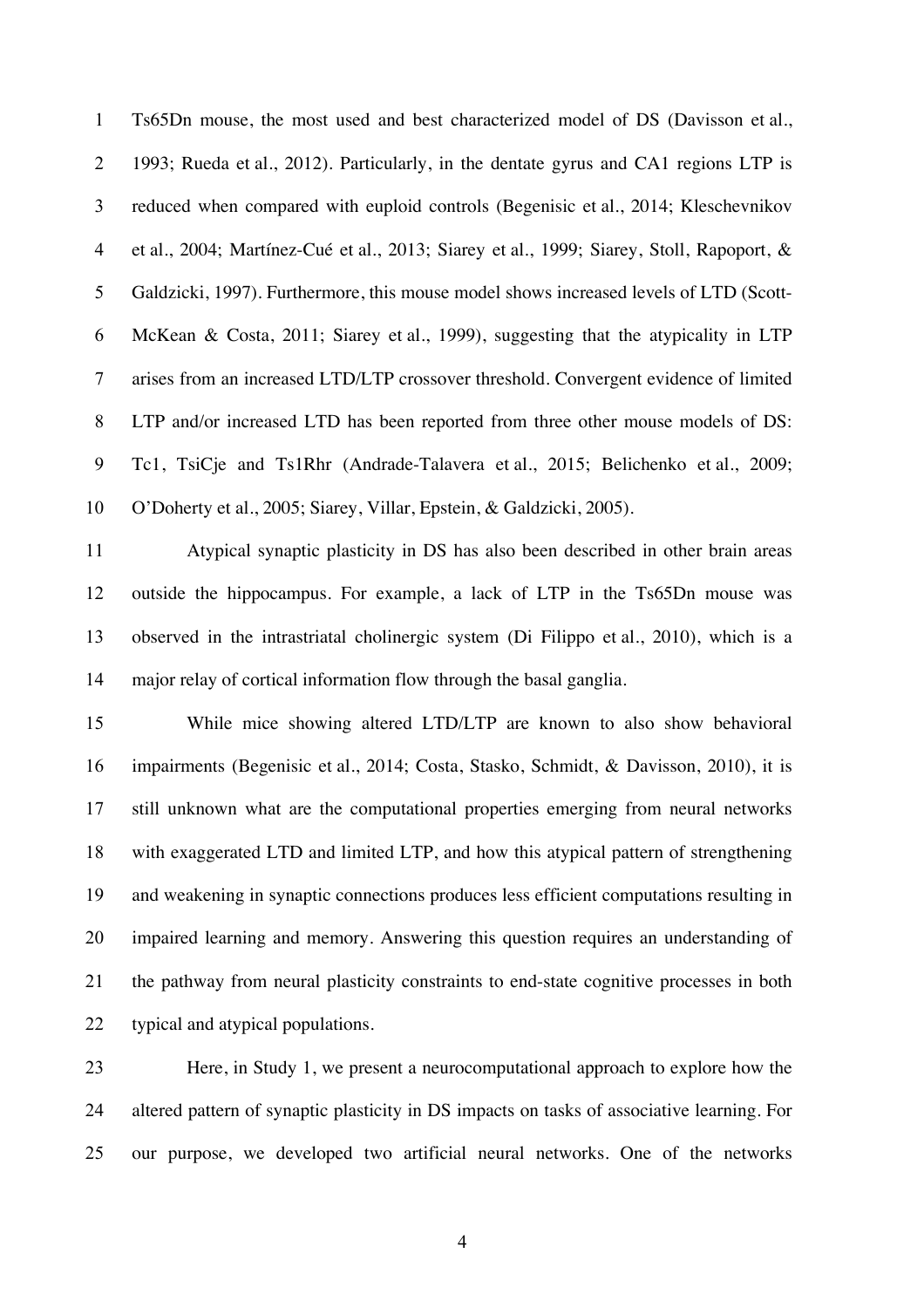simulates DS (DS model), and this model is compared with one simulating typical development (TD model). In a series of three simulations we evaluate learning of simple (AB) and overlapping (AB and BC) stimulus associations. In Study 2, to explore the predictive validity of our model, we run an additional set of simulations and an empirical study with DS and TD participants. We analyze the performance of both computational models and human participants in a Serial Reaction Time (SRT) task. In this task, which is usually considered an implicit learning task (Vicari, Verucci, & Carlesimo, 2007), associative learning is assessed through reductions in response times as participants are exposed to a repeated sequence of stimuli. We have chosen this experimental task because first, it provides an index of associative learning between arbitrarily related stimuli (Keele, Ivry, Mayr, Hazeltine, & Heuer, 2003; Nissen & Bullemer, 1987) and thus is well suited to translate predictions of associative learning from our computational model to empirical tests. Second, the reviewed studies of DS mouse models have stressed hippocampal and striatal dysfunction of synaptic mechanisms, and recent evidence shows that these brain structures are involved in learning during SRT tasks (Aizenstein et al., 2004; Doyon et al., 1997; Eichenbaum, 2013; Ergorul & Eichenbaum, 2006; Schendan, Searl, Melrose, & Stern, 2003). Indeed, with neuroimaging techniques it has now been possible to observe engagement of the hippocampus and fronto-striatal networks in both explicit and implicit learning (Degonda et al., 2005; Schendan et al., 2003; Yang & Li, 2012). Finally, there are previous studies reporting performance of DS participants during SRT tasks (Bussy, Charrin, Brun, Curie, & des Portes, 2011; Mosse & Jarrold, 2010; Vicari, Bellucci, & Carlesimo, 2000; Vicari et al., 2007) that allow us to evaluate the extent to which our computational simulations and empirical results converge and extend previous findings.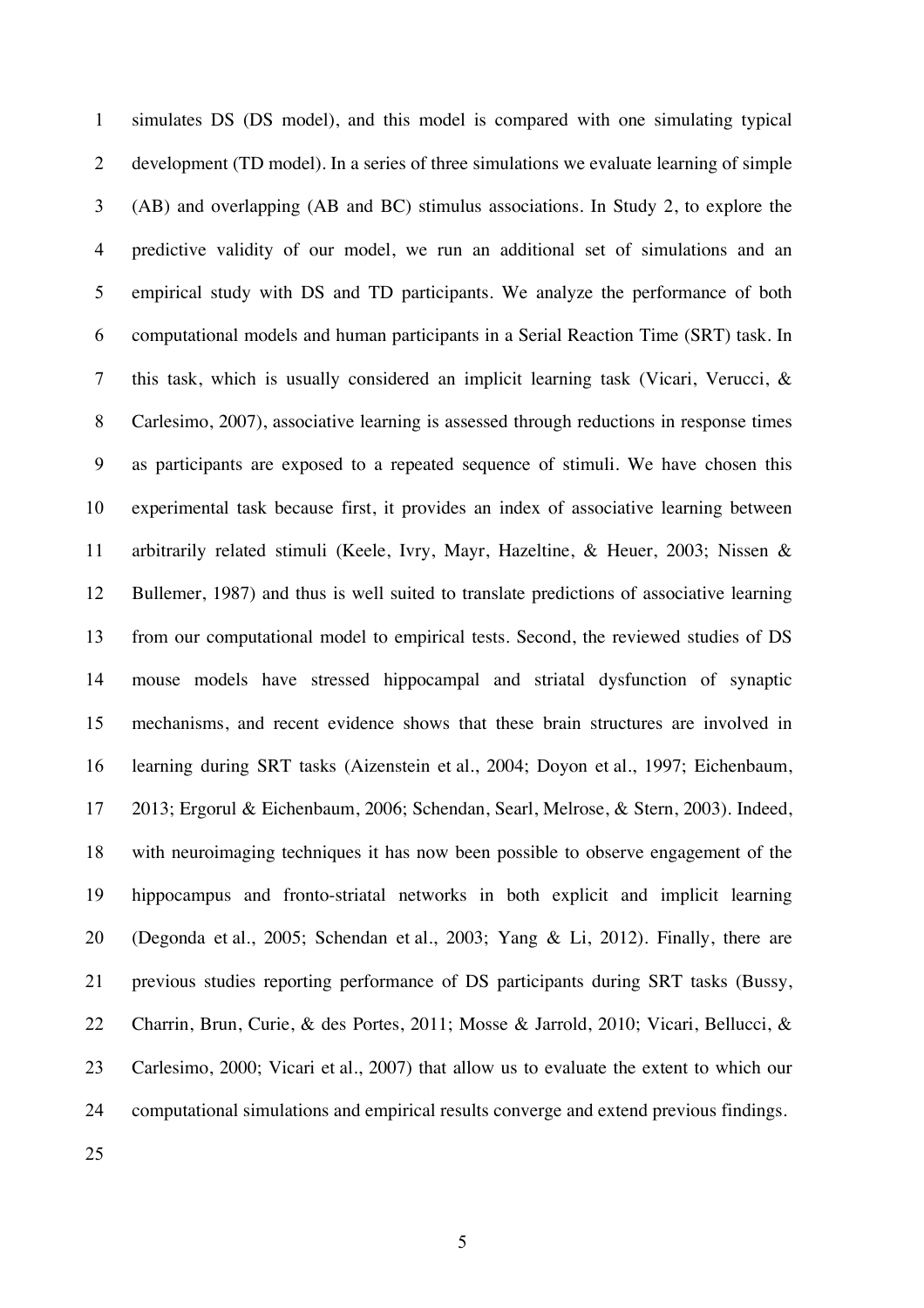#### **2. Study 1: Neurocomputational Model**

 Our model for learning stimulus associations was implemented in an artificial neural network composed of one layer of fully interconnected units (**Fig. 2a**). A series of learning tasks were simulated. Each task consisted of a number of trials where patterns of stimulation were presented as input to the network through binary code (0 and 1). Stimuli were designated with letters; for example, A, B, C. Representation of stimuli in the network was localist, that is, activation of a single unit represented one informative element from the environment (e.g., one stimulus): Units Ua, Ub and Uc represented stimulus A, B, and C, respectively. The activation values of units ranged from 0 to 1.



 **Fig 2** The neural network architectures. Artificial neurons are represented by circles, and connections by lines linking neurons. **(a)** Layer of fully interconnected artificial neurons used in simulations 1-3. **(b)** The architecture that includes Ur to simulate the Serial Reaction Time task in Simulation 4.

 Each connection between neurons was characterized by a weight value. To simplify the interpretation of our first three simulations, connection weights were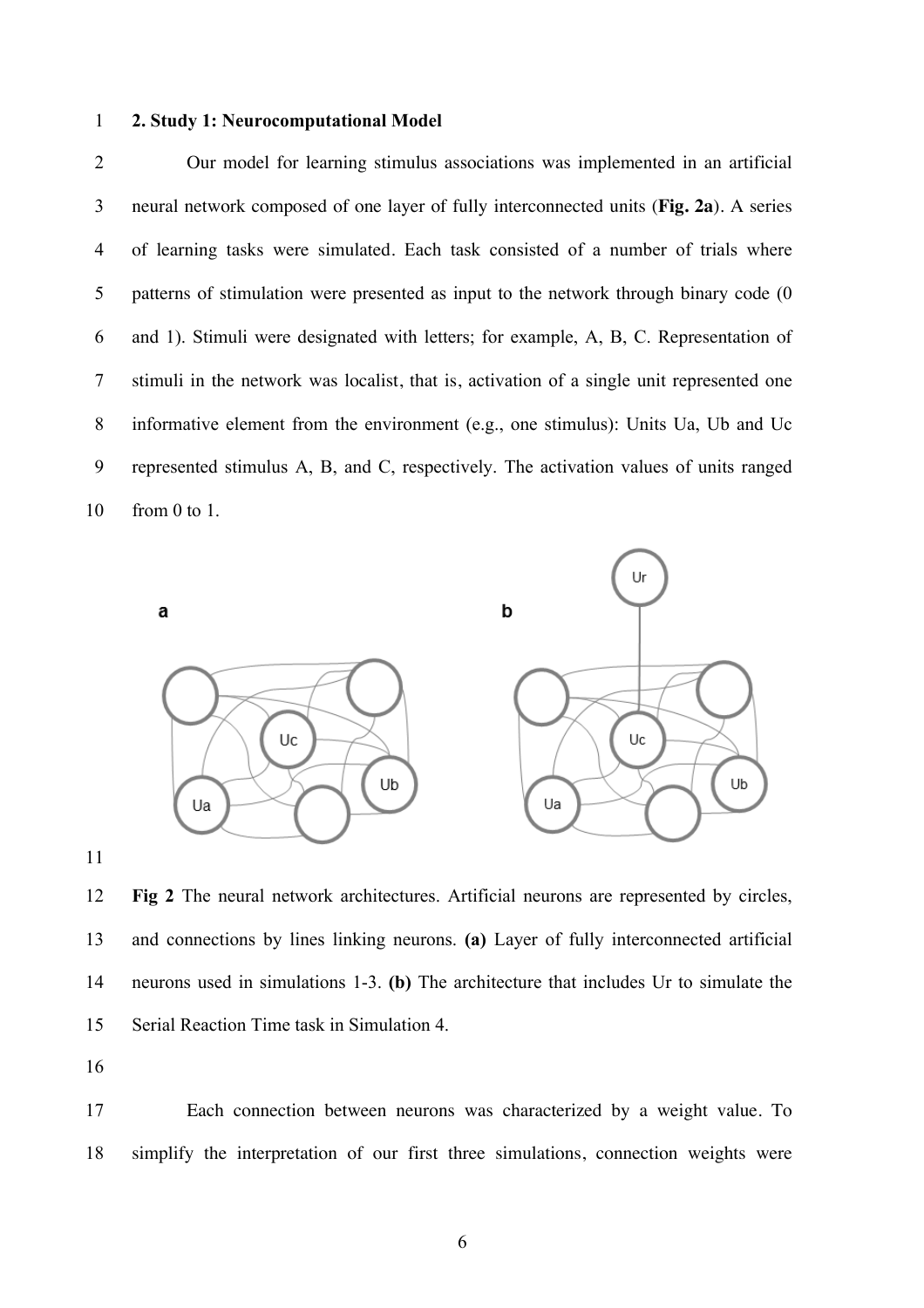interpreted as associative strengths (AS) between stimuli. The development and maintenance of AS were conceptualized as measures of learning and memory. Connection weights close to 1 were interpreted as high AS between stimuli, and weights close to 0 were interpreted as low AS between stimuli.

 During each simulation, after presenting the pattern of stimulation, activation propagated to the whole network through the connections. Each unit performed a weighted sum of all inputs it received from the other active units, and transformed this net-input into an activation/output value through a sigmoid function (Equation 1).

$$
9 \qquad \qquad \text{for net\_input} > 0, \ a_i = 1 / 1 + \exp^{-\text{net\_input\_i}} \tag{1}
$$

10 Else,  $a_i = a_i$ 

11 where  $a_i$  is the activation value of unit *i* 

#### *2.1. Learning algorithm*

14 • All connection weights between neurons  $(W_{ii})$  were initially set at 0 to simulate no previous learning between stimuli. After presenting each stimulation pattern, Hebbian 16 modifications updated the value of  $W_{ii}$ . Hebbian algorithms usually assume that coactivation of neurons leads to proportional strengthening in their connections (Bliss, Collingridge, & Morris, 2007); this formalization captures LTP (Equation 2).

19 
$$
W_{ij}(t+1) = W_{ij} + \beta (a_i * a_j)
$$
 (2)

20 where  $a_i$  and  $a_j$  are the activation values of units *i* and *j*, respectively, so that 21 coactivation equals  $a_i^* a_j$ . W<sub>ij</sub> is the connection value between units *i* and *j*. B is the learning rate.

 Our model included an LTD analogous adaptation as well: decays in connection 24 weights resulting from low coactivation values. A threshold parameter  $(\theta)$ , motivated by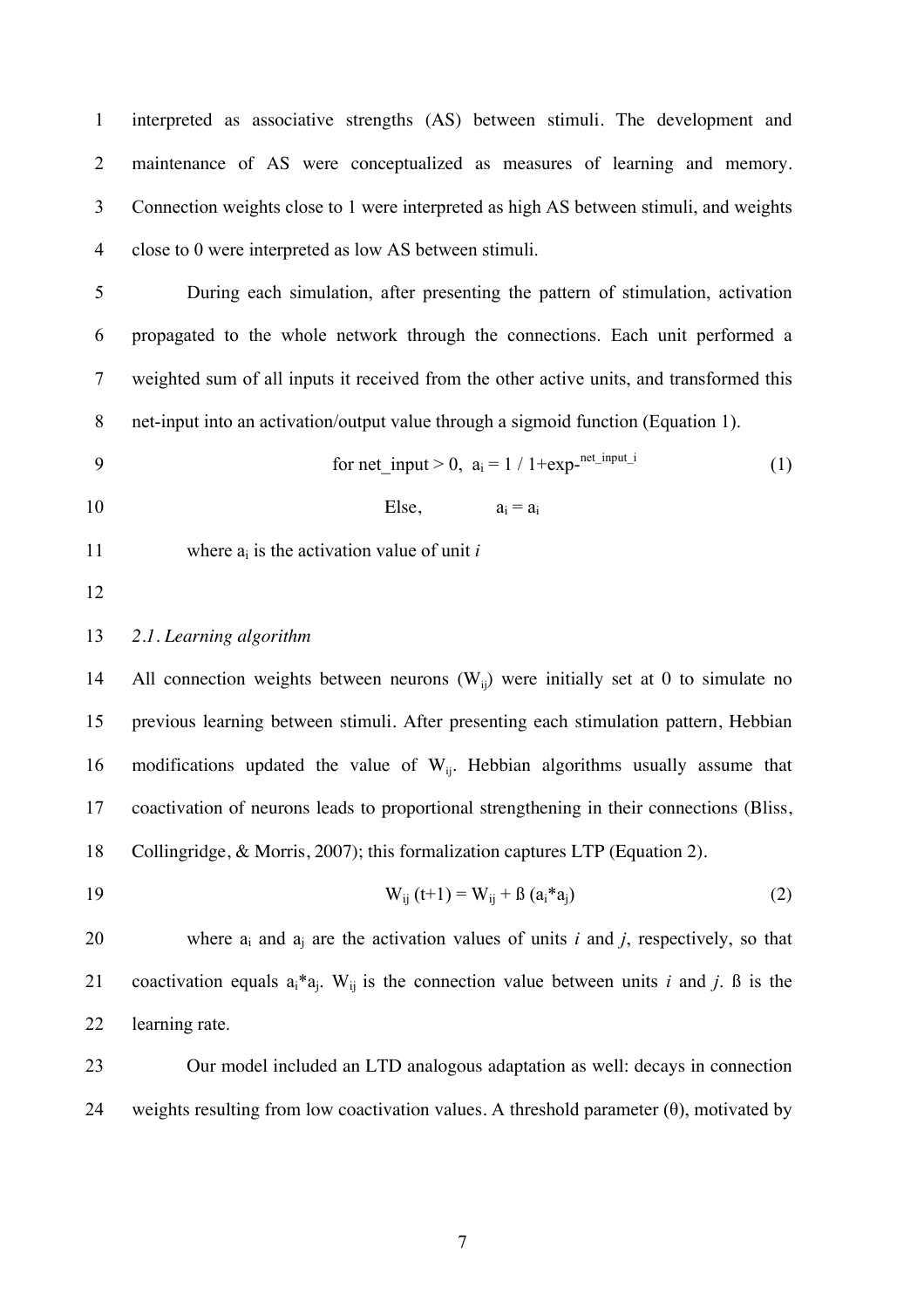the notion of the LTD/LTP cross-over threshold, determined whether coactivation led to strengthening or weakening of connections between co-active neurons.

 Since a main aim of our computational implementation was to explore the effects of altered LTD/LTP on basic associative learning, we kept our model as simple as possible. However, more complex neurophysiological theories of synaptic plasticity, captured in computational models like the BCM model (Bienenstock et al., 1982) and the XCAL algorithm (O'Reilly, Wyatte, & Rohrlich, 2014), have stressed the relevance of homeostatic coactivation threshold adjustments. In our model, we therefore included 9 a self-adjusting value ( $\lambda$ ) that modulated the model's synaptic adaptation:

- 
- 

10 If 
$$
(a_i^*a_j) > \theta
$$
, then  $\lambda = (a_i^*a_j) - W_{ij}$  (3)

$$
11 \t\t\t\t else \t\t\t\t \lambda = -W_{ij}
$$

12 The function of  $\lambda$  is to stabilize changes in W<sub>ii</sub>, prevent connections from becoming too strong, and to allow for simulating metaplasticity, which involves modifying the properties of synaptic plasticity in response to its adaptation history (Abraham, 2008). For above-θ values, λ depends on the difference between the 16 coactivation and  $W_{ii}$  and is computed by subtracting the current value of  $W_{ii}$ , from the current coactivation. For example, when two units ai and aj are maximally coactive (both 18 active with value 1) and the weight between them is 0,  $\lambda$  is 1 and allows for maximal 19 learning. As the connection weight between coactive units increases,  $\lambda$  gets smaller and dampens weight adaptation. In cases where coactivation of two units is smaller than 21 their connection weights, or when coactivation does not reach the threshold  $\theta$ ,  $\lambda$  is 22 negative and leads to synaptic weakening. The interaction between  $\theta$  and  $\lambda$  allows the network to approach a homeostatic adjustment of synaptic weights by making changes 24 in  $W_{ii}$  dependent on the co-occurring activation of neurons and the previous state of  $W_{ii}$ (Equation 4).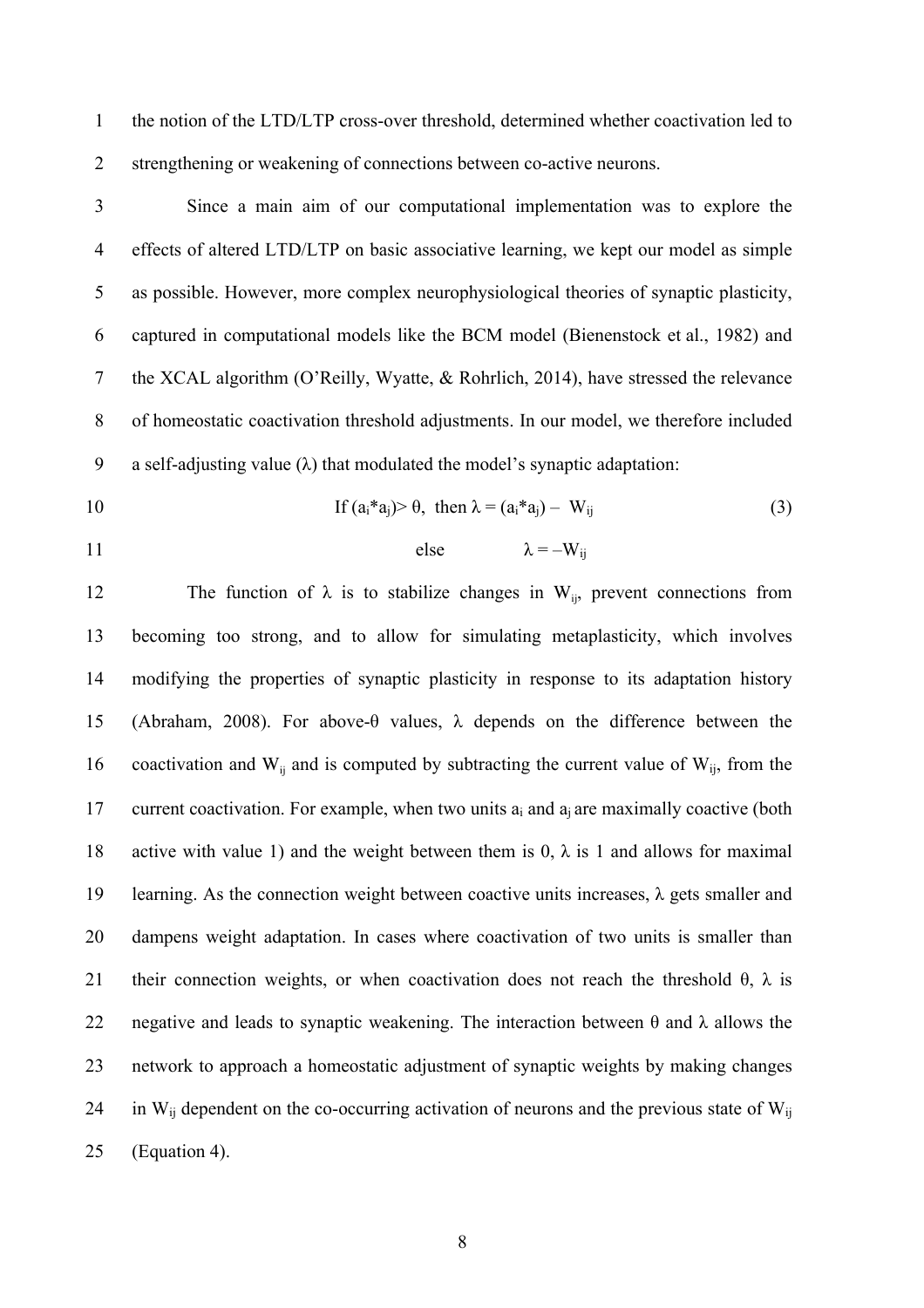$$
W_{ij} (t+1) = W_{ij} + \lambda \beta (a_i * a_j)
$$
 (4)

 Changes in weights were defined by direction and magnitude. Direction 3 depended on the interaction between the levels of activation, the value of  $\theta$ , and previous learning history. Magnitude was determined by a rate of change parameter (ß).

### *2.1.1. Modeling DS*

 We modeled DS through a relatively increased coactivation threshold (TD 8 model:  $\theta = 0.65$ ; DS model:  $\theta = 0.7$ ) for connection strengthening and a lower rate of 9 change (TD model:  $\beta = 0.25$ ; DS model:  $\beta = 0.2$ ). Increasing  $\theta$  in our model leads to 10 restricting gains and enhancing decays in  $W_{ii}$ , simulating the altered LTP/LTD ratio in DS. Reducing ß simulated slowness in the rate of change for DS simulations. This was biologically motivated by structural abnormalities in DS neural networks with impact on computing power, including reduction of synapse density, inhibitory predominance, and abnormal growth of dendritic spines (Ayberk Kurt, Ilker Kafa, Dierssen, & Ceri Davies, 2004; Dierssen, 2012; Dierssen et al., 2003). To provide stochasticity to our 16 model,  $\beta$  fluctuated from trial to trial according to a normal distribution with  $\mu = 0.25$ 17 and  $\sigma = 0.14$  in TD simulations, and  $\mu = 0.2$  and  $\sigma = 0.11$  in the DS simulations. We decided to incorporate stochasticity to our simulations through variable learning rates rather than through noise in connection weights or activation values. This was to allow for transparent interpretations of learning in the model, based on observing the changes in connection weights.

 The TD and DS models were run 5 times in each simulation and the mean value of AS was calculated.

*2.1.2. Simulation 1. Learning of association AB*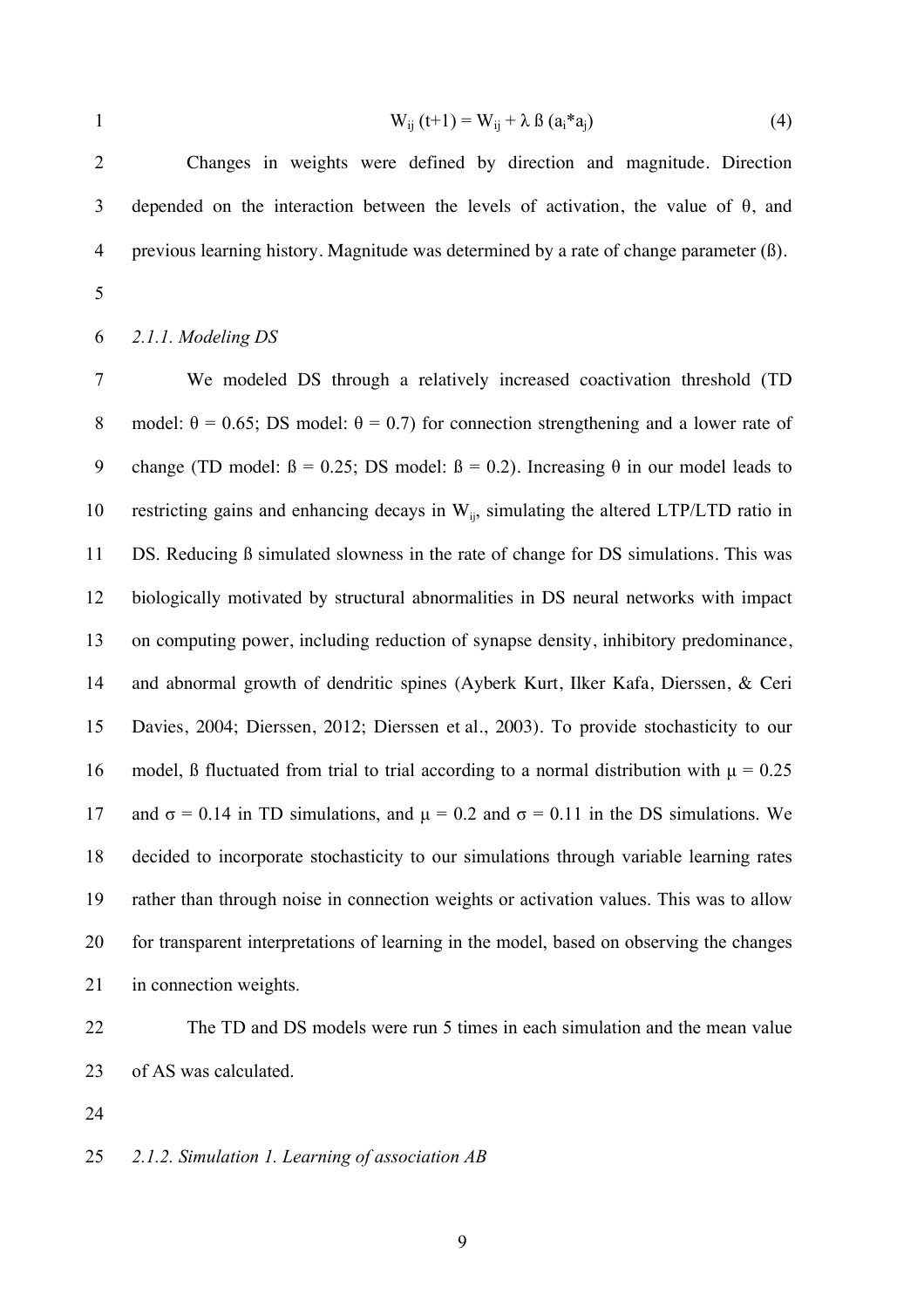To examine in principle how the development of AS between co-presented 2 stimuli is affected by the atypical parameters for connection strengthening in DS, we analyzed the simplest possible scenario by stimulating the models with two stimuli, A 4 and B, simultaneously for a total of 25 repetitions (i.e., 25 AB trials).

# *2.1.3. Simulation 2. Learning of AB and BC (interleaved schedule)*

 The second simulation presented a more demanding task requiring learning of two overlapping associations, AB and BC, that share one common element (stimulus B). Learning in this kind of task, usually assessed through learning (i.e., recall) of word- pair associates, is known to be affected by interference effects (Ellenbogen, Hulbert, Stickgold, Dinges, & Thompson-Schill, 2006; O'Reilly & Munakata, 2000), resulting in decays in AS of one stimulus pair (AB) after being exposed to the second stimulus pair (BC). This simulation consisted of a total of 50 trials of alternating AB and BC trials.

#### *2.1.4. Simulation 3. Learning of AB and BC (blocked schedule)*

 In Simulation 3 we analyzed the effects of a different stimulation schedule for learning the two overlapping associations AB and BC. Twenty-five trials of each association were presented in separate blocks instead of interleaved in one stimulation block. Thus, we first presented 25 AB trials and then 25 BC trials.

# **2.2 Results**

# *2.2.1 Simulation 1. Learning of association AB*

 Gains in AS between A and B were slower in the DS model compared with the TD model (**Fig. 3**). The main differences occurred during the first half of the training where the DS model always reached values below those shown by the TD model. In the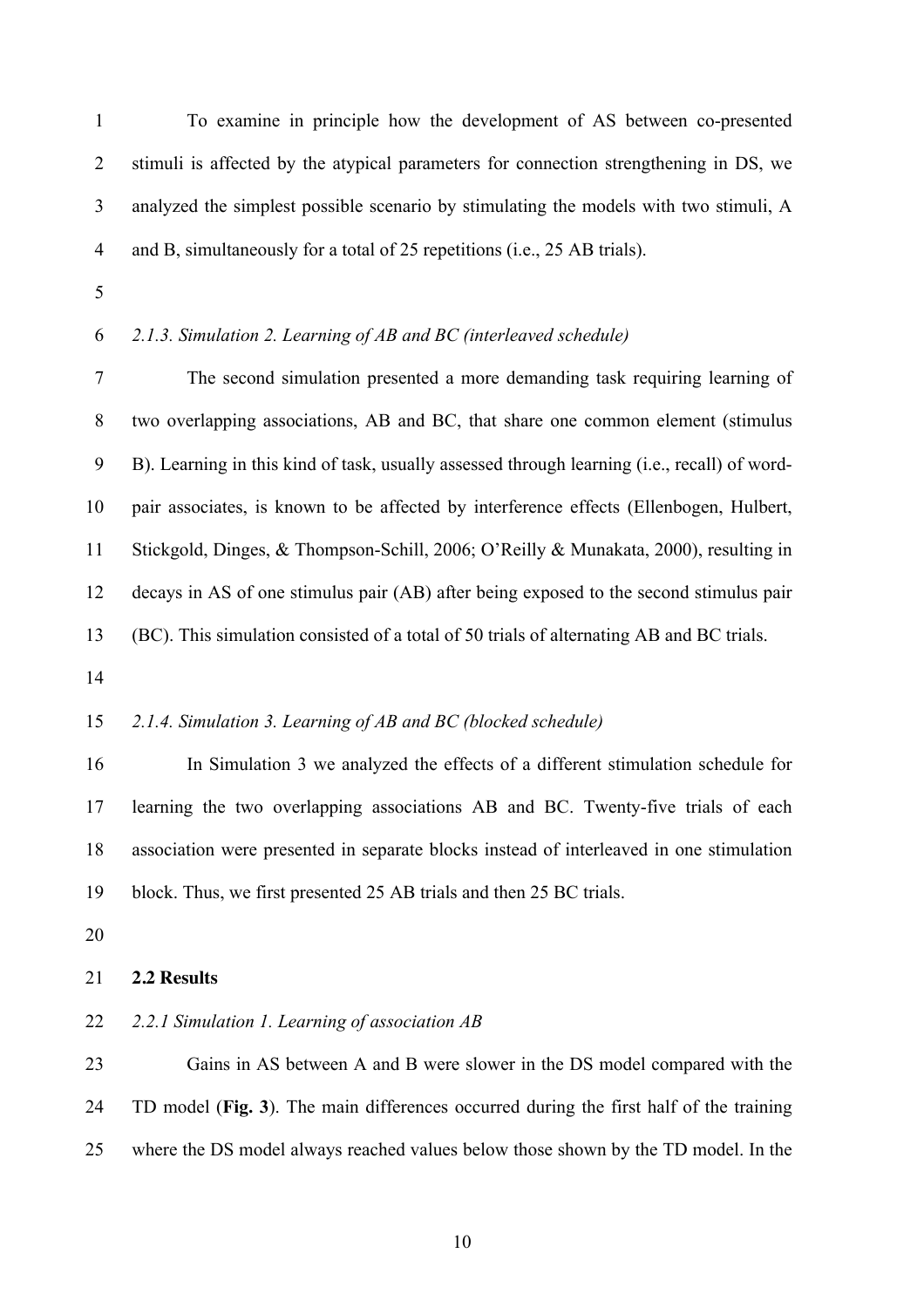TD model, around trial 14 the AS was close to 1 while a similar value was achieved by DS model only by trial 20; thereafter differences between the two models were virtually undetectable. In summary, in the simplest associative learning task our computational implementation describes a slower learning process in DS but that ultimately reaches the same level as in TD.



 **Fig 3** Changes in connection weights or associative strength between A and B in the TD and DS models during Simulation 1. Error bars show the standard error of the mean.

### *2.2.2 Simulation 2. Learning of AB and BC (interleaved schedule)*

 Unlike in the previous simulation, where AS increased after each trial, in Simulation 2 we observed positive and negative changes in connection weights replicating learning interference effects (**Fig. 4a**). Notably, the interference effect in the TD model was minimal and did not preclude AS to reach values close to 1. In sharp contrast, in the DS model the interference was more marked, with bigger drops in connection weights that prevented a regular connection strengthening process. Connection weights in the DS model never surpassed a value of 0.76.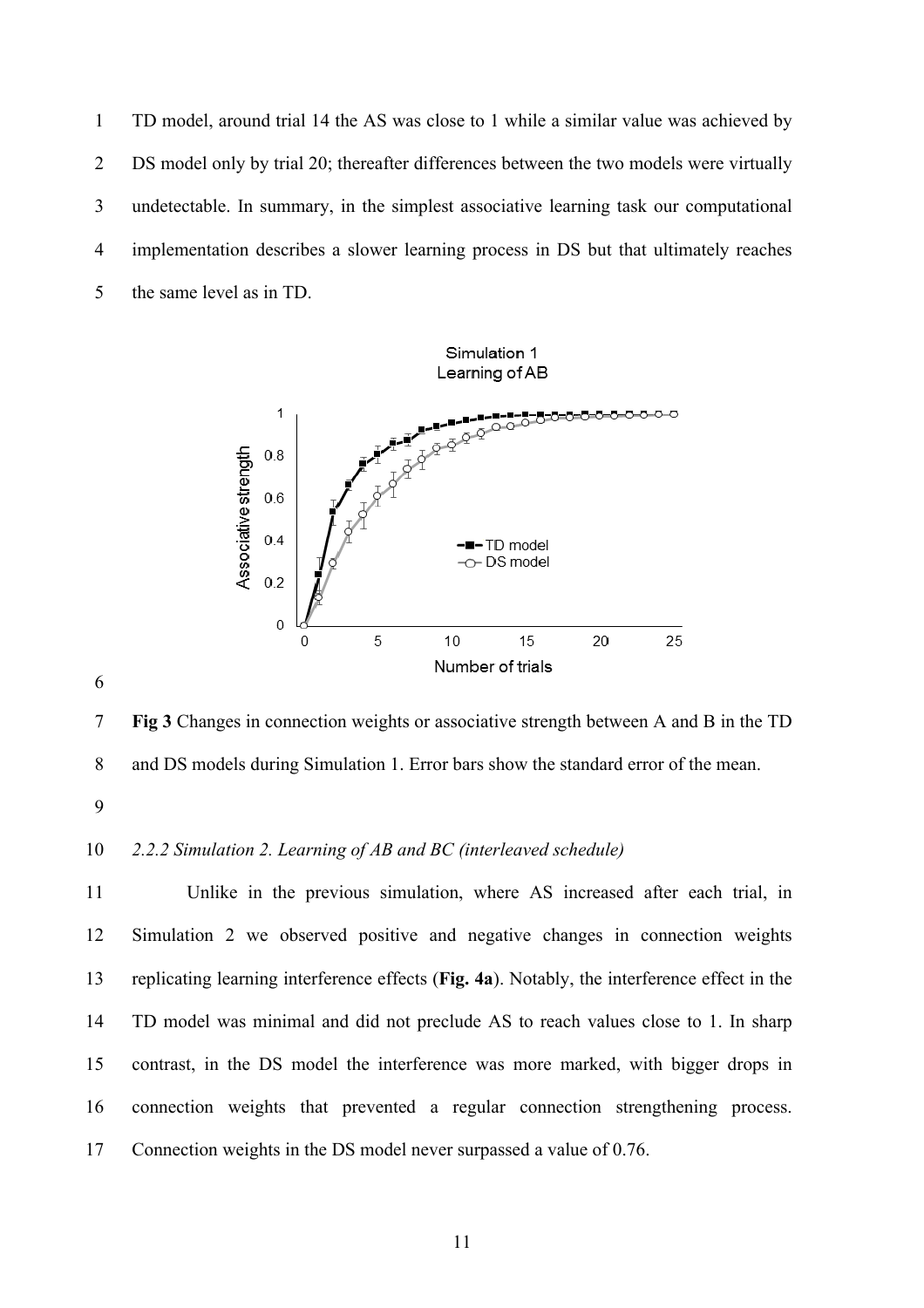

 **Fig 4** Changes in connection weights or associative strength in the TD and DS models after **(a)** an interleaved presentation schedule of AB and BC trials, and **(b)** a blocked presentation schedule of AB and BC trials. Error bars show the standard error of the mean.

### *2.2.3 Simulation 3. Learning of AB and BC (blocked schedule)*

 The most notable difference in the results of Simulation 3 compared with Simulation 2 is that the DS-Model achieved stronger and more stable AS in Simulation 3 (**Fig. 4b**). The only variation between simulations 2 and 3 was the order in which trials were presented; in both tasks the overall amount of stimulation remained the same. During Simulation 3 the final performance of DS was again analogous to that of TD. When BC trials were introduced in training there was a decay in the AB associative strength in both models. However, this decay was not catastrophic and a high AS was maintained for the AB association despite this mapping being no longer presented.

#### *2.2.4 Analysis of parameters' effects*

 There are two changes in the learning algorithm between our DS model and TD model (**Table 1** shows the parameters for all simulations). We modeled DS by relatively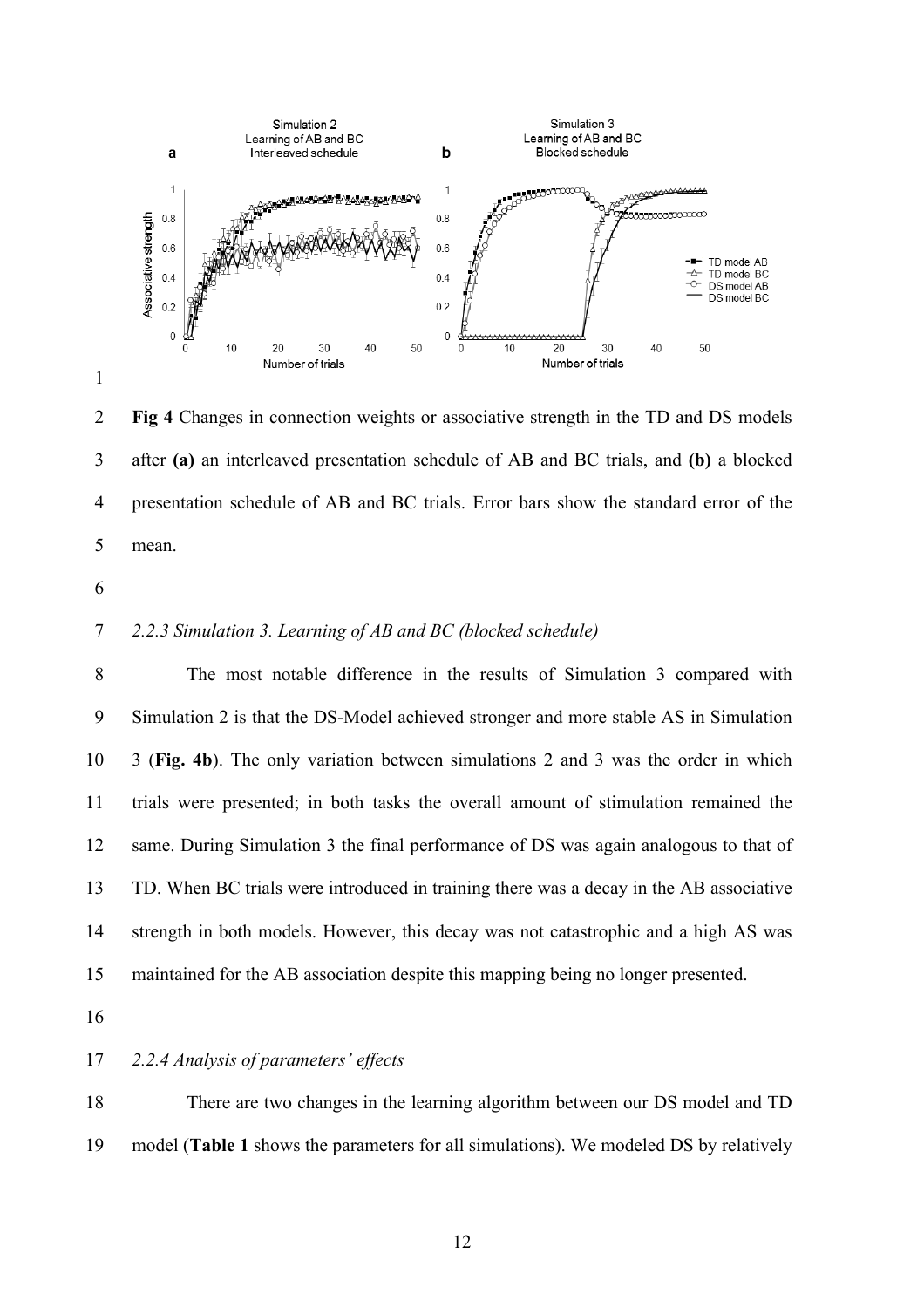1 increasing the threshold parameter  $\theta$ , and decreasing the learning rate  $\beta$ . Varying two parameters makes it difficult to assign credit to the individual mechanistic effects of each parameter. Therefore, we were interested in observing how each parameter contributed to the observed effects in the atypical DS learning. Two main differences were observed in our simulations; 1) learning in the DS model is slower than learning in the TD model (particularly clear in simulations 1 and 3), and 2) interference effects are more prevalent in DS during interleaved schedules (Simulation 2).

8

| Parameter                                                    | DS model | TD model                                                     | Associated effects                                                                            |
|--------------------------------------------------------------|----------|--------------------------------------------------------------|-----------------------------------------------------------------------------------------------|
| Learning rate $\beta$                                        |          | $\mu = 0.2$ , $\sigma = 0.11$ $\mu = 0.25$ , $\sigma = 0.14$ | Learning is delayed with reduced B<br>values                                                  |
| Coactivation threshold<br>θ                                  | 0.7      | 0.65                                                         | Increased $\theta$ values lead to<br>interference effects in interleaved<br>schedules         |
| Fixed connection<br>between Uc and Ur<br>(Simulation 4 only) | 26       | 3                                                            | Smaller values in this connection<br>capture the overall slowness in<br>response speed in DS. |

9 **Table 1** Parameters used during simulations.

10

 We compared the 4 possible combinations of the two parameters (i.e., Typical ß typical θ; reduced ß typical θ; reduced ß increased θ; and typical ß increased θ), for simulations 1 and 2 (**Fig. 5**). The delayed, but ultimately successful, learning of AB associations in DS was an effect of the reduced learning rate (**Fig. 5a**) irrespective of the setting for θ. In the learning of overlapping associations (**Fig. 5b**) the observed 16 interference effects were caused by the altered cross-over threshold  $\theta$ , with little effect of changes in learning rate. Thus, in our DS model, lowering the learning rate accounted better for learning delays, while increasing the LTP/LTD threshold accounted better for learning interference effects.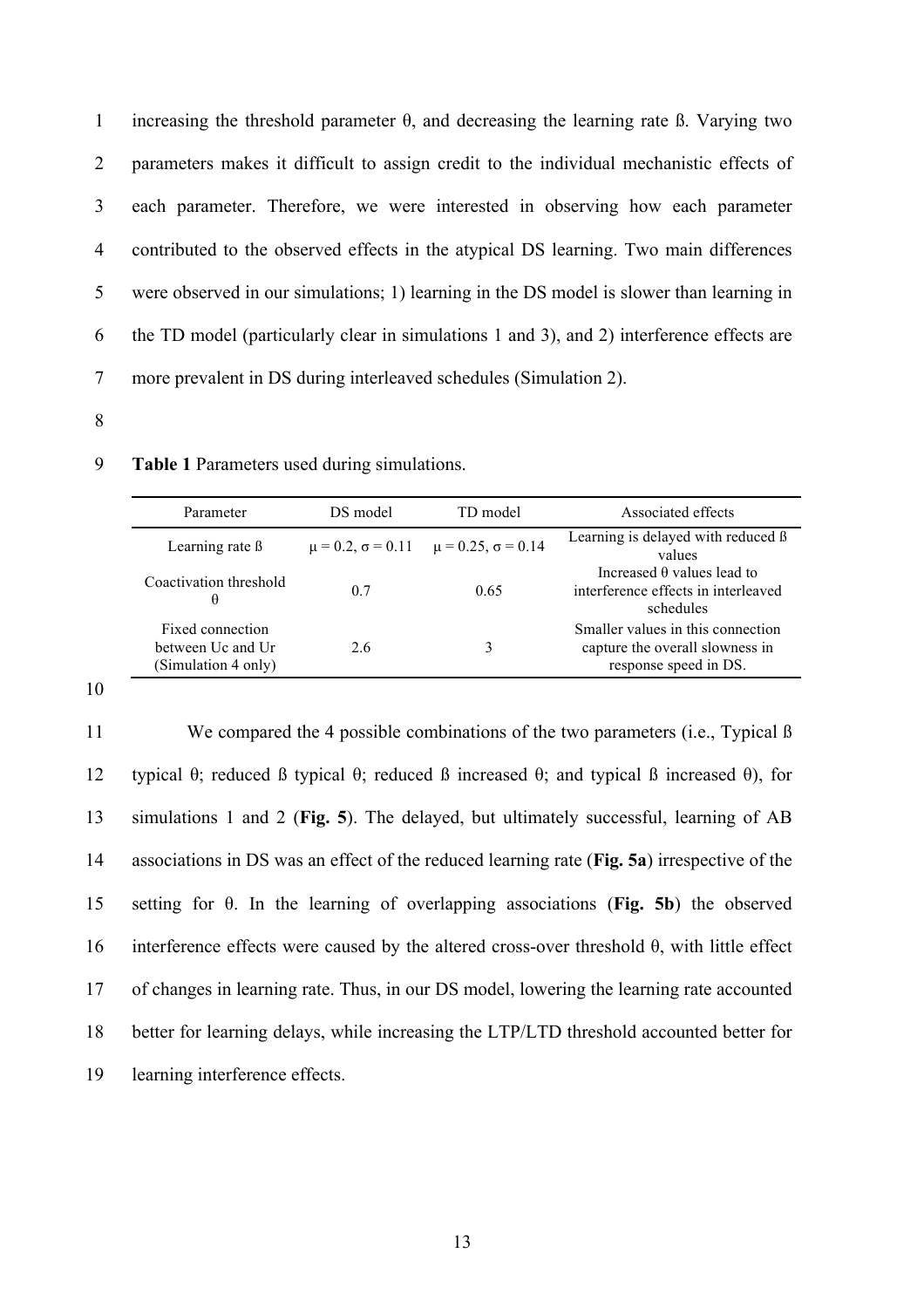

 **Fig 5** Changes in connection weights or associative strength between A and B, and B and C in the neural network with different parameter values. The curves show the development of associative strength after **(a)** presentation of AB trials during Simulation 1, and **(b)** after the interleaved presentation schedule of AB and BC trials. Error bars show the standard error of the mean.

# *2.2.5 Prediction of the Model*

 Results from simulations 2 and 3 were taken as a prediction of our neurocomputational model for the learning of two overlapping associations in typical and DS populations. The model predicts a series of learning outcomes for each population depending on the training schedule used (interleaved trials and blocked trials): an interleaved schedule should result in high AS between paired elements for TD, but a low AS between paired elements in DS. The model predicts that this deficit in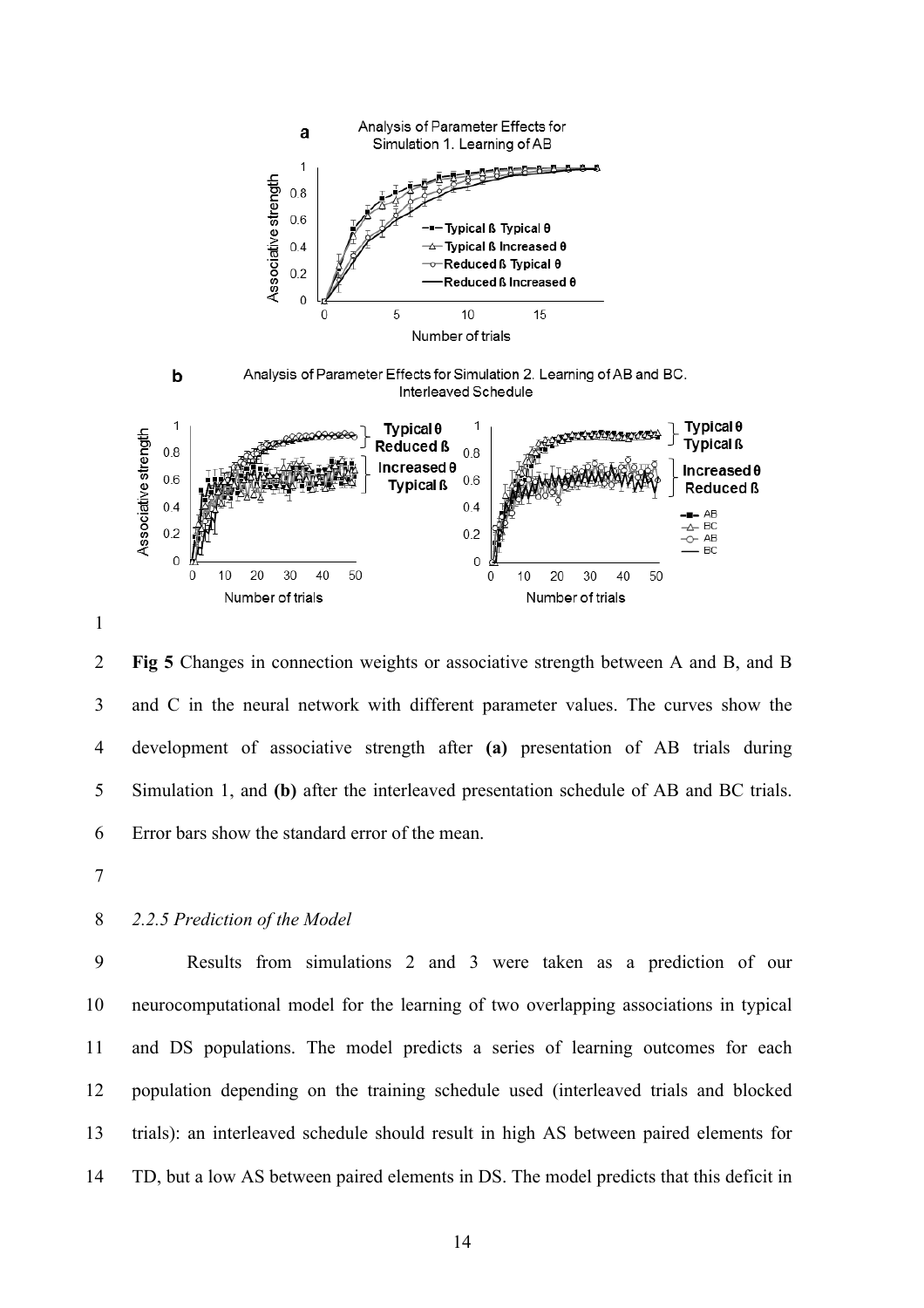DS can be overcome by using a blocked schedule in which TD and DS participants both should develop high AS between paired elements.

### **2.3 Discussion**

 We observed that when learning one association between two elements (A and B) the TD and DS models performed similarly, with delayed learning in DS. This delay resulted mainly from a relatively lower learning rate which modeled structural abnormalities in DS neural networks, including reduction of synapse density, inhibitory predominance, and abnormal growth of dendritic spines (Ayberk Kurt et al., 2004; Dierssen, 2012; Dierssen et al., 2003).

 Learning of two overlapping associations (AB and BC) was disrupted in DS under an interleaved schedule, with learning of BC interfering with the previously learned relation AB. In this computational implementation, the marked learning interference in DS was mainly explained by the increased value in the coactivation threshold for synaptic changes that captures an increased LTD/LTP crossover point. Our model provides a mechanistic explanation for this learning interference: in the model, activation spreads in the network through the learned connections, allowing a process of pattern completion; that is, after training trials were presented, direct stimulation of one neuron (e.g., Ub) was able to recall the activation of previously co- active units (e.g., Ua). Then, when a BC trial is presented the activation of Ub spreads to Ua, producing a coactivation between Ua and Ub that triggers the learning mechanism in the model. However, spreading activation alone, without direct stimulation of Ua, does not produce full activation of Ua so that the coactivation value 24 will more likely be below  $\theta$ , leading to a weakening in the connection weight between 25 Ua and Ub. The relatively lower  $\theta$  value of in the TD model leads to minimal and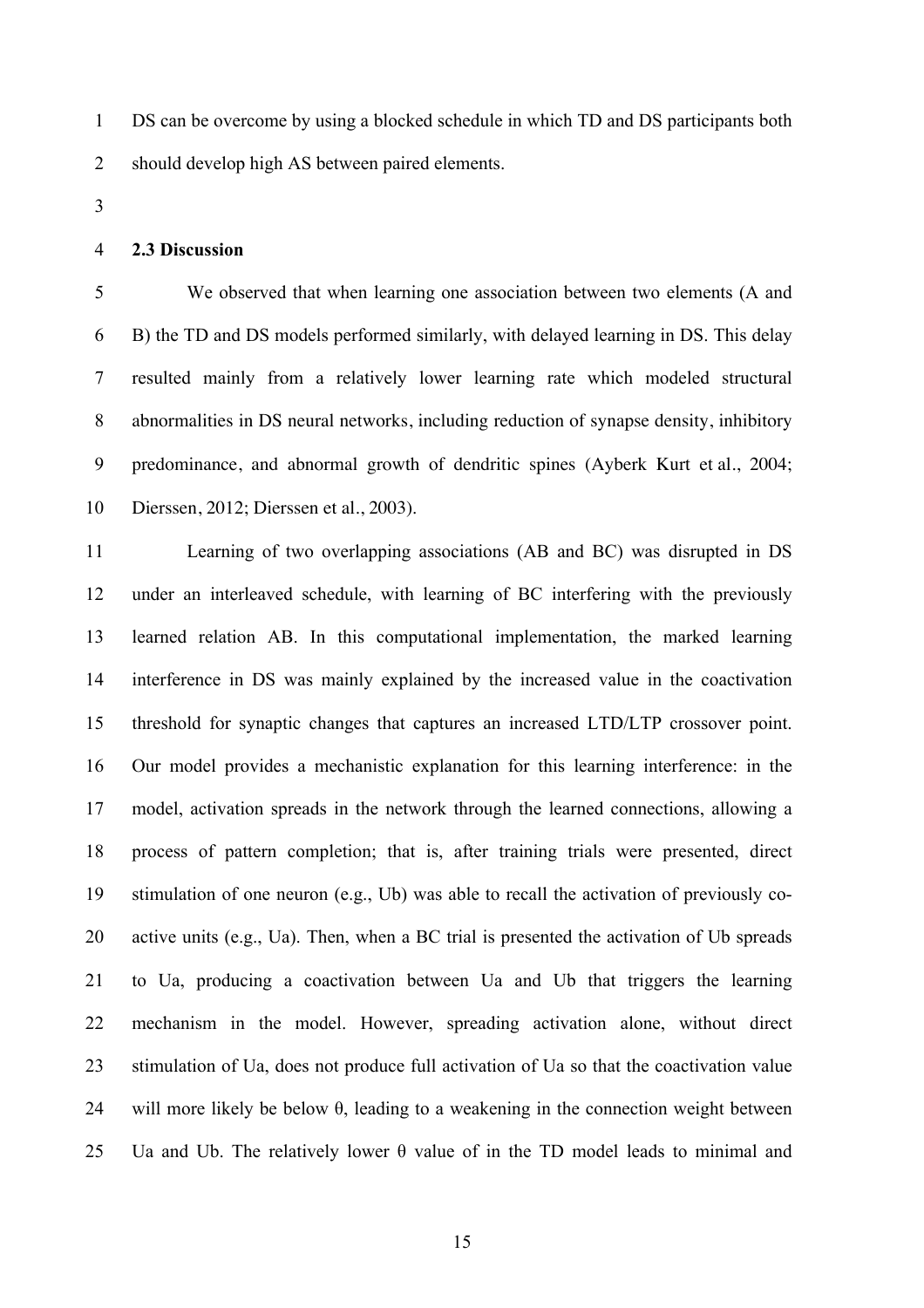progressively decreasing interference effects, while in the DS model, the relatively 2 higher value of  $\theta$  leads to impaired learning of AB and BC. Thus, here, atypical associative learning in DS is explained directly through an altered LTP/LTD cross-over threshold that has been found in mouse models of DS.

 Based on the rationale of our mechanistic interpretation of learning interference in DS, we evaluated a different stimulation schedule that minimizes interference effects by means of presenting separate blocks of AB and BC trials. Under this condition, the DS model improved to a level indistinguishable from the TD model. This is because in the first block, connections between A and B become strong enough to sufficiently activate A through spreading activation when B and C are presented in the second block. This higher activation of A then protects the connection (AS) between A and B from atypical weakening in the second block.

## **3. Study 2: Evaluation of model predictions**

 Simulations 2 and 3 of Study 1 predicted different learning trajectories for DS and TD depending on the stimulation schedule. Particularly, the model predicts that the use of blocked schedules leads to developing high AS in both TD and DS, while the use of interleaved schedules leads to high AS in TD but low AS in DS. To test the predictions of our model we ran a fourth set of simulations and a Serial Reaction Time (SRT) task with human participants.

 In a SRT task, participants see stimuli presented sequentially, and they respond as fast as possible whenever they see the target stimulus (e.g., stimulus C). When the target is constantly preceded by another stimulus (e.g., stimulus A), decreases in response times (RTs) to the target, relatively to baseline RTs, are inversely proportional to the AS between the predictor and the target (AC). By manipulating the number of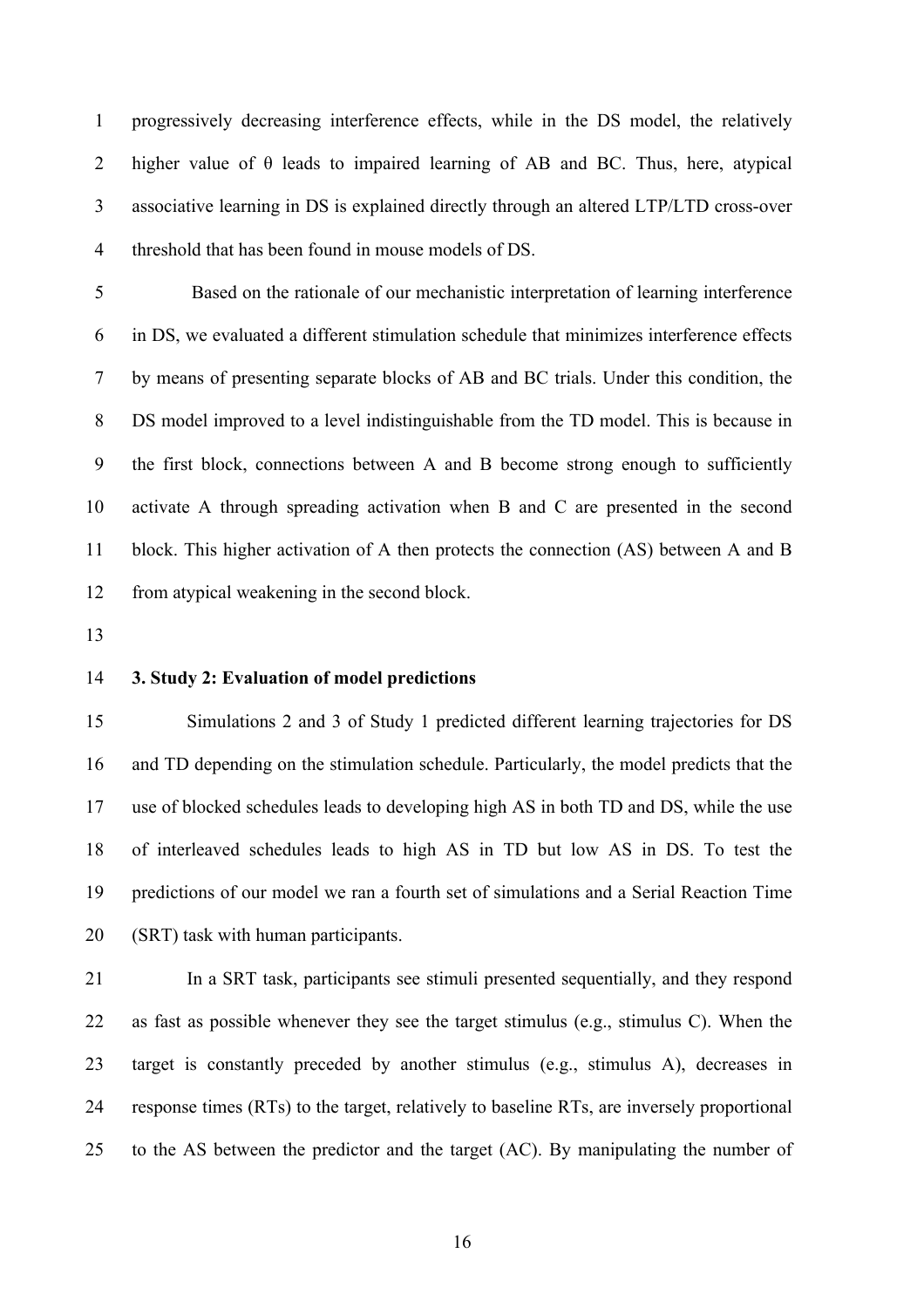predictors and order of stimulation it is possible to measure AS between two overlapping associations (AC and BC) in blocked and interleaved schedules.

 Previous studies with SRT tasks in DS individuals have converged on the finding of well-preserved implicit learning during schedules that present one sequence associated with one target (Mosse & Jarrold, 2010; Vicari et al., 2000, 2007). However, there are no previous reports of learning two overlapping associations using SRT tasks in DS.

*3.2 Methods*

#### *3.2.1 Model extension*

 We modeled an SRT task in which C was the target stimulus. In order to simulate RTs, a new accumulator unit Ur was added to the model (**Fig. 2b**). As in previous computational models simulating RTs (Usher & McClelland, 2001), Ur accumulated information over time about the presence of the target stimulus C. When the input to Ur surpassed a threshold, Ur became active, and this moment was registered as the RT of the model.

 There were two sources of input for Ur. One was the activation of Uc, representing direct stimulation of target C, and the second was the associative connection between A and C, or B and C. This mechanism captured the modulatory role of AS on RTs. Ur collected information according to Equation 4.

21 (4) 
$$
d_{\text{Ur}} = [\text{I}_{\text{Ur}} + \text{learn}_{\text{Ur}}] dt + \varepsilon_{\text{Ur}} \sqrt{dt}
$$

 Where *d*Ur is the change in activation of Ur during each time interval *dt.* Time intervals corresponded to 0.0125 seconds. Thus, activation of Ur was updated 80 times 24 per second.  $\varepsilon_{U_r}$  is a Gaussian noise term with zero mean and variance  $\sigma^2$ . This parameter adds stochasticity to the rate of accumulation in Ur in accordance with psychological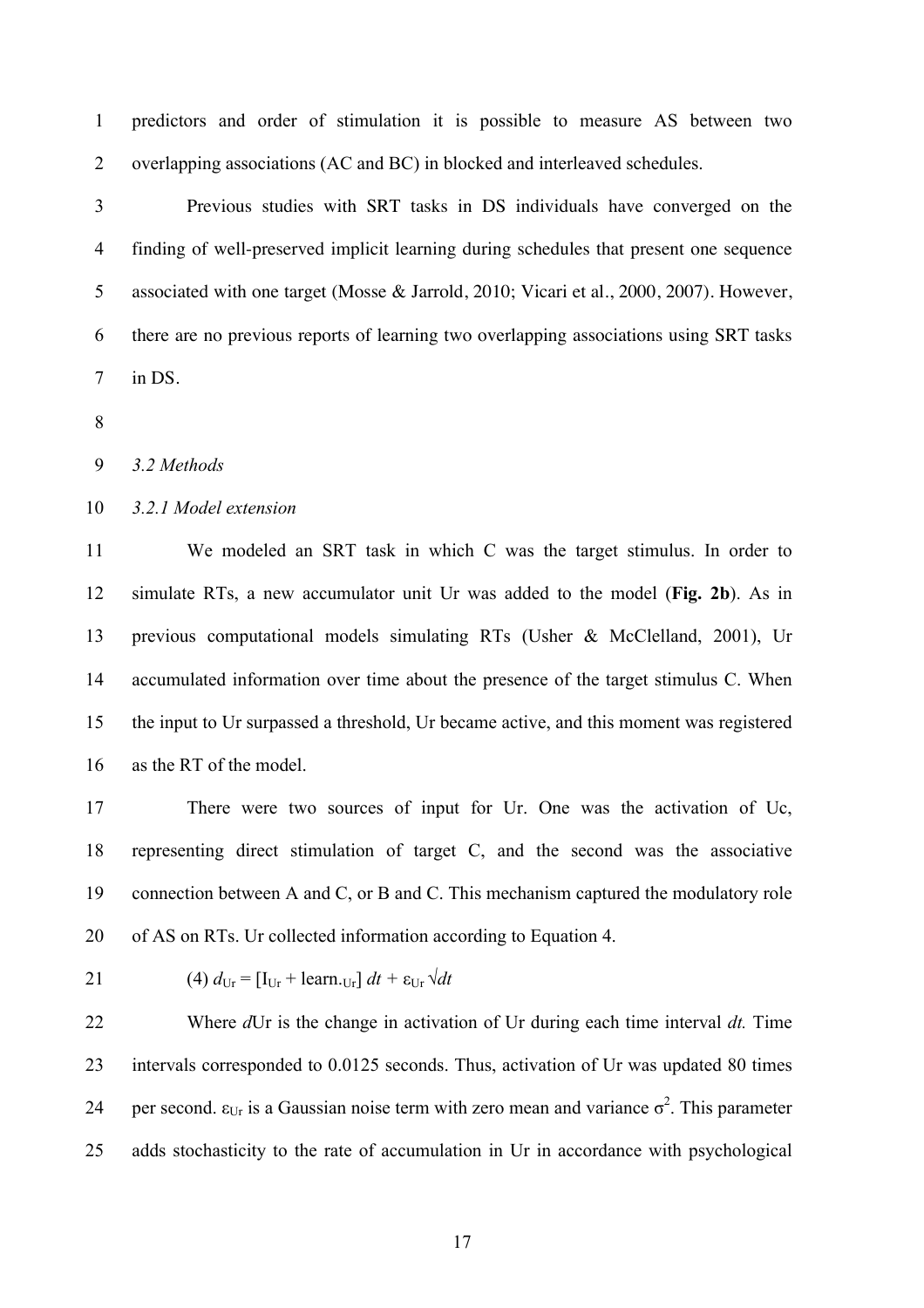theories of response times (Smith, 1995; Usher & McClelland, 2001). Changes in Ur 2 were driven by information from Uc activation  $(I_{U_r})$ , and by the AS between Uc and the 3 previously active unit, either Ua or Ub (learn. $_{Ur}$ ).  $I_{Ur}$  depended on the output from Uc weighted by the connection between Uc and Ur; for this connection, we used fixed values of 2.6 for DS simulations and 3 for TD simulations. These values were empirically motivated by evidence that shows slower reaction times in DS participants compared to TD controls in SRT (Vicari et al., 2000). For each simulation, the activation value of Ur started at 0. During each time interval Ur collected information and responded every time a threshold of 1.65 was surpassed. We ran five DS simulations and five TD simulations.

#### *3.2.1.1 Simulation 4. Serial Reaction Time task*

13 During simulation of the SRT the elements A, B and C were not presented at the same time but sequentially. To capture this characteristic of SRT, activation of Ua, Ub and Uc decayed from 1 to 0.9 every time that an element was removed and another element was presented to the network.

 We programed 8 experimental phases. Phases 1 and 8 were used to measure baseline RTs (i.e., the time between the presentation of C and the activation of Ur, when C is not presented in a fixed sequence). Phases 2 to 7 were used to infer AS between AC and BC by means of presenting sequences of stimulation where C was always preceded by either stimulus A (AC trial) or stimulus B (BC trial). For the interleaved schedule, a total of 48 AC and 48 BC trials were interleaved from Phase 2 to 7. For the blocked schedule the 48 AC trials were presented during phases 2, 3 and 4, and the 48 BC trials were presented during phases 5, 6 and 7. Each phase presented 16 trials.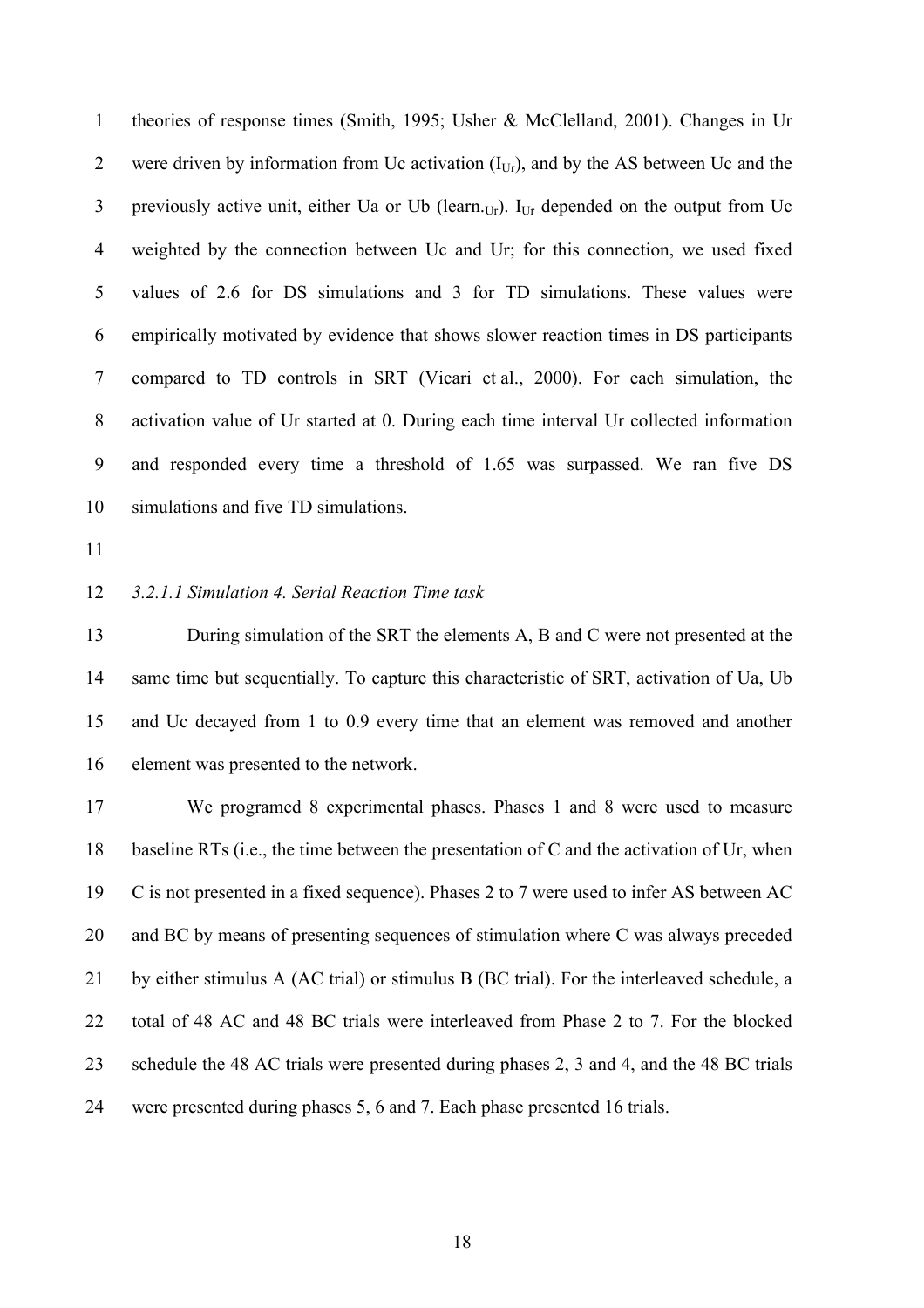Significant decreases in RTs during fixed sequences (phases 2 to 7) relative to baseline RTs (phases 1 and 8) were taken as evidence of learned associations between the predictors (A or B) and the target (C).

*3.2.2 Empirical study*

*3.2.2.1 Participants*

 Our empirical study was prepared in accordance with the APA's Ethical Principles of Psychologists and Code of Conduct, and approved by the Ethics Committee of the School of Psychology at the National Autonomous University of Mexico. Informed consent was obtained from the parents of all the participants, who also gave assent before taking part in the study. Five individuals diagnosed with DS (2 females) were recruited from a center of education for people with learning disabilities. The mean chronological age of DS participants was 18.04 years with SD = of 3.25 and an age range between 12.8 and 21.5 years. In order to compare the performance of individuals with a similar level of cognitive development, the mental age of the DS group was estimated using an abbreviated form of the Wechsler Intelligence Scale for Children (WISC-IV) that included the subtests Block Design, Matrix Reasoning and Figure Completion. This short form is among the ten most recommended versions with high reliability (0.93) and validity (0.83) values (Sattler, 2010). Five TD children (3 females) without diagnosis of intellectual disability were recruited from their 21 elementary school, with a chronological age  $(M = 6.5, SD = 0.31, age$  range 6.2-6.9 22 years) that matched the mental age of DS participants ( $M = 6.2$  years,  $SD = 0.04$ , mental age range 6.1-6.2 years).

*3.2.2.2 Serial Reaction Time task*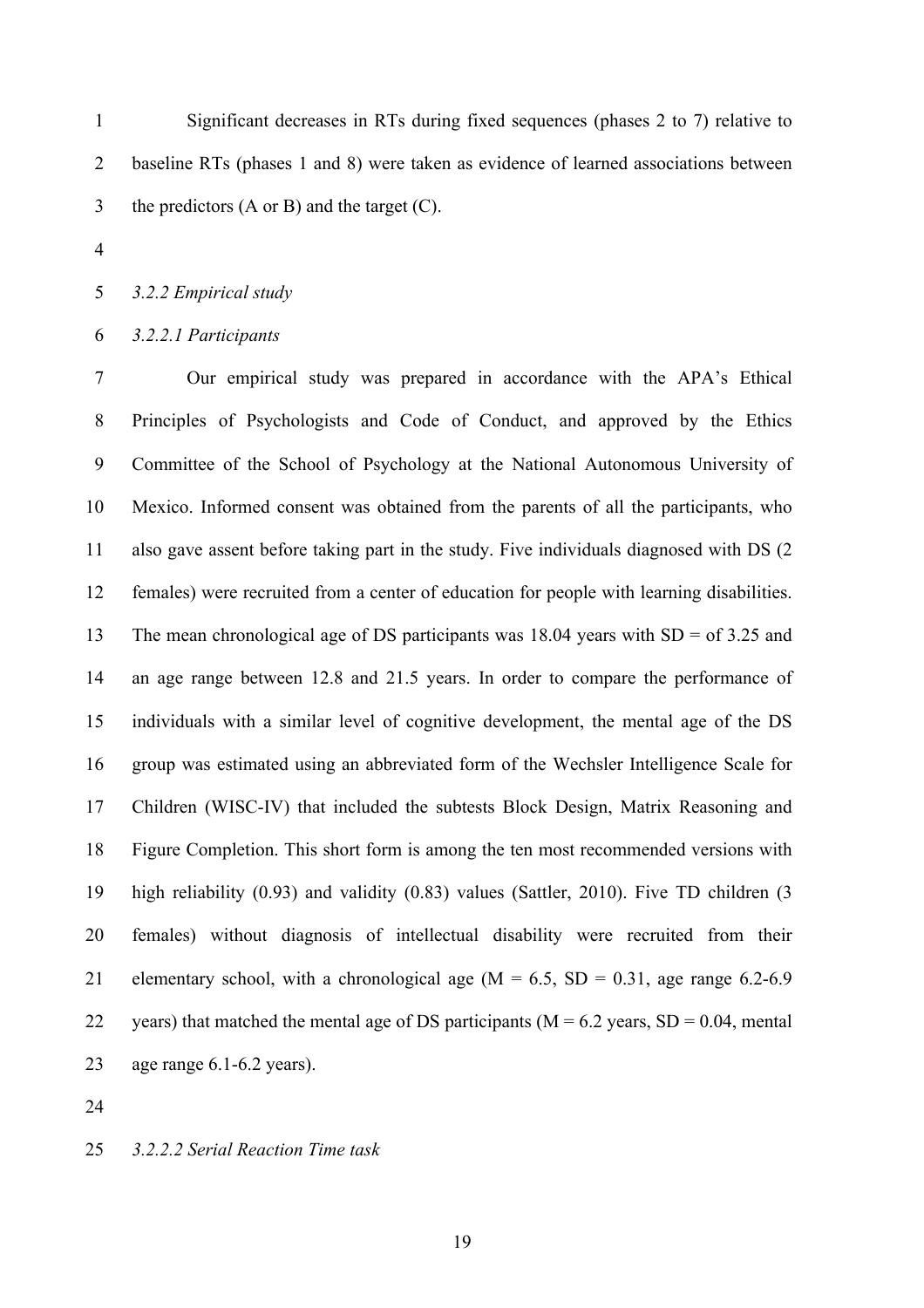TD and DS participants were tested in a SRT task designed to match the trials and phases from our computational simulation of SRT. Two experimental sessions were conducted on different days. The interleaved schedule was applied during one session and the blocked schedule during the other session. The order in which protocols were applied was counterbalanced.

 During each session participants sat in front of a computer screen (23 inches) and a keyboard. The experimenter gave the following instruction to participants: "We will play a computer game. You will see different images on the screen. Press the space 9 bar as fast as possible every time you see SpongeBob<sup>TM</sup><sup>3</sup>. An image of SpongeBob<sup>TM</sup> was shown on the screen to participants to make sure they recognized the character and then the experimental task started. One sequence of images was used as the element A, 12 another sequence as the element B, and SpongeBob<sup>TM</sup> image as element C (**Fig. 6**).



 **Fig 6** Images used for the Serial Reaction Time task. Circles were presented in the color 16 indicated by the labels. SpongeBob<sup>TM</sup> was presented in its original color.

 Note: \* The assignment of images in sequences A and B to the interleaved and blocked schedules was counterbalanced.

 Each experimental session was divided into 8 phases. We obtained baseline RTs during phases 1 and 8, where the sequence of images was random and therefore the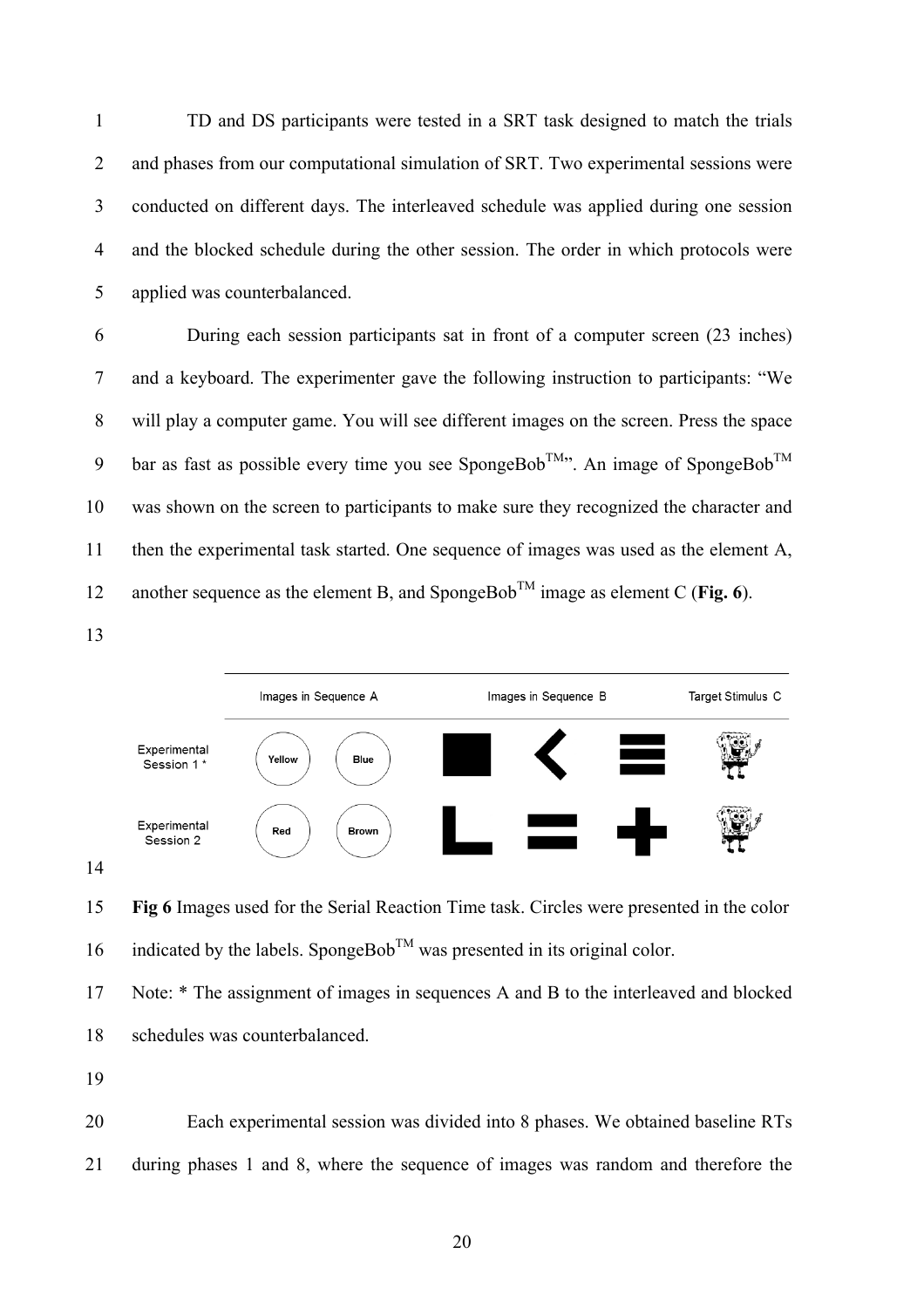target was unpredictable. During phases 2 to 7 the images were always presented in one of two possible fixed sequences. One sequence (A) followed by the target C (AC trial), and another sequence (B) followed by the target C (BC trial). AC and BC trials were presented in blocked and interleaved schedules, depending on the experimental session, from phases 2 to 7 as in the computational simulation. Each image was presented a total of 16 times per phase. Each image was presented for 1 s and the inter-image interval was 0.8 s. In both sessions participants took a short break between phases 4 and 5.

# *3.2.3 Statistical analysis*

 During the fourth set of simulations and the empirical study we had a total of eight experimental conditions, resulting from applying the interleaved and blocked schedules to DS and TD populations in the computer models and the human participants. Each of these conditions was analyzed separately to search for evidence of learning through significant decreases in RTs during phases 2 to 7 relative to phases 1 and 8.

 Each condition included 8 experimental phases; each phase presented 16 times the target stimulus. We obtained the mean RTs to the target for each trial across the five participants or runs of the computational models. The mean RTs were treated as repeated measures across the 8 experimental phases and analyzed through repeated- measures ANOVA. Where we found a main effect of the experimental phase we analyzed pairwise differences among phases with the Bonferroni method. Those comparisons with p-values lower than 0.05 were considered statistically significant.

#### **3.3 Results**

#### *3.3.1 Simulation 4. Serial Reaction Time task*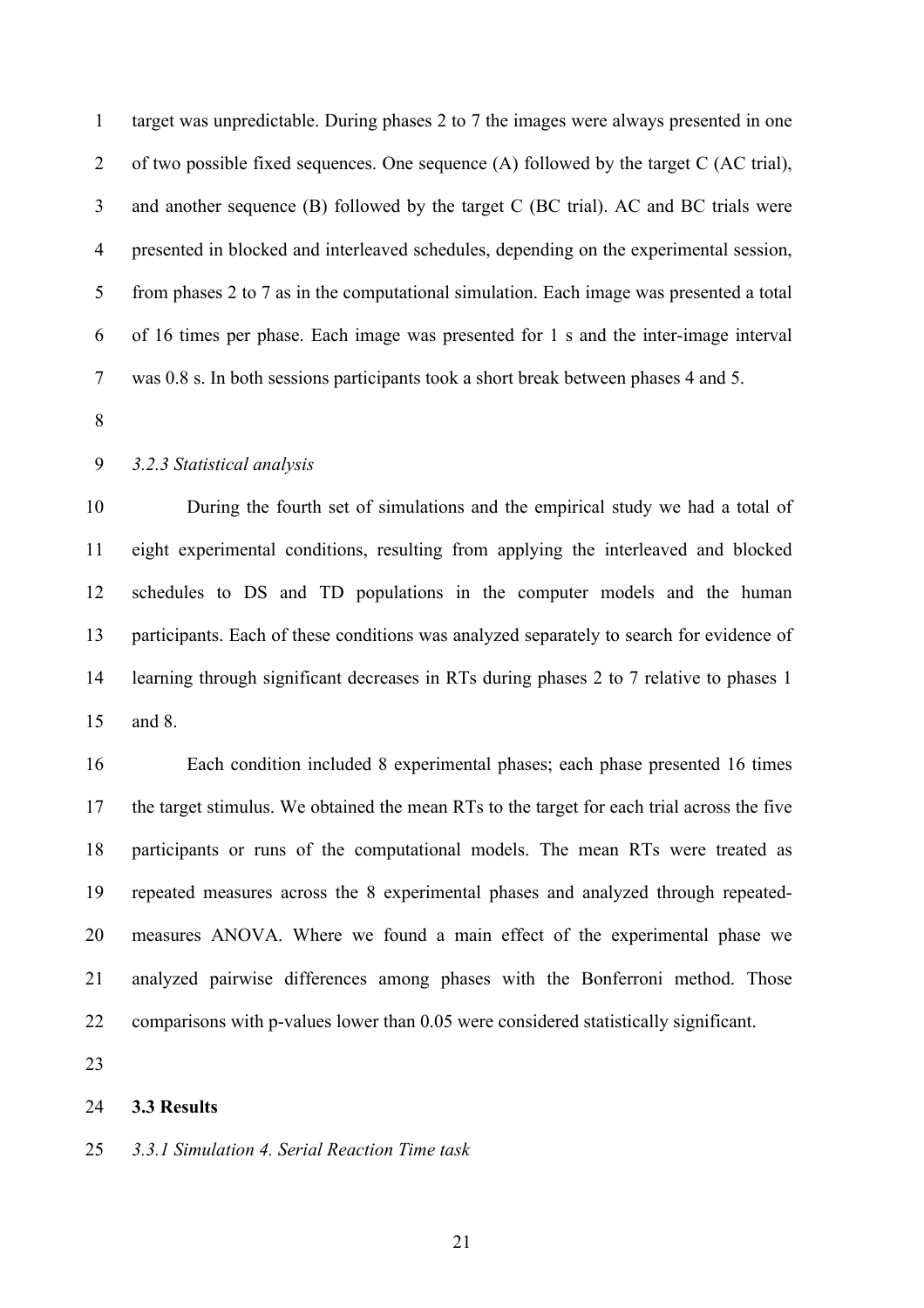Significant decreases in RTs during phases 2 to 7 (interleaved or blocked sequences) compared with phases 1 and 8 (baseline RTs) where taken as evidence of learning the AC and BC associations. U-shaped curves can be observed in those conditions where learning took place (**Fig. 7**). A repeated-measures ANOVA, for each computational model in each training schedule, revealed the establishment of associative learning in both schedules presented to the TD model (**Table 2**). For the DS model, learning only occurred after the blocked schedule. We found no evidence of learning during the interleaved schedule in the DS simulation. This pattern of results was used as a prediction of performance by TD and DS participants in the SRT task.





 **Fig 7** Mean reaction times during the Serial Reaction Time task. Error bars show the standard error of the mean.

*3.3.2 Empirical study.*

 The mean RTs of the TD and DS participants replicated the pattern of our simulation results (**Fig. 7**). Differences in RTs between baseline phases and phases with fixed sequences were analyzed with a repeated-measures ANOVA. These analyses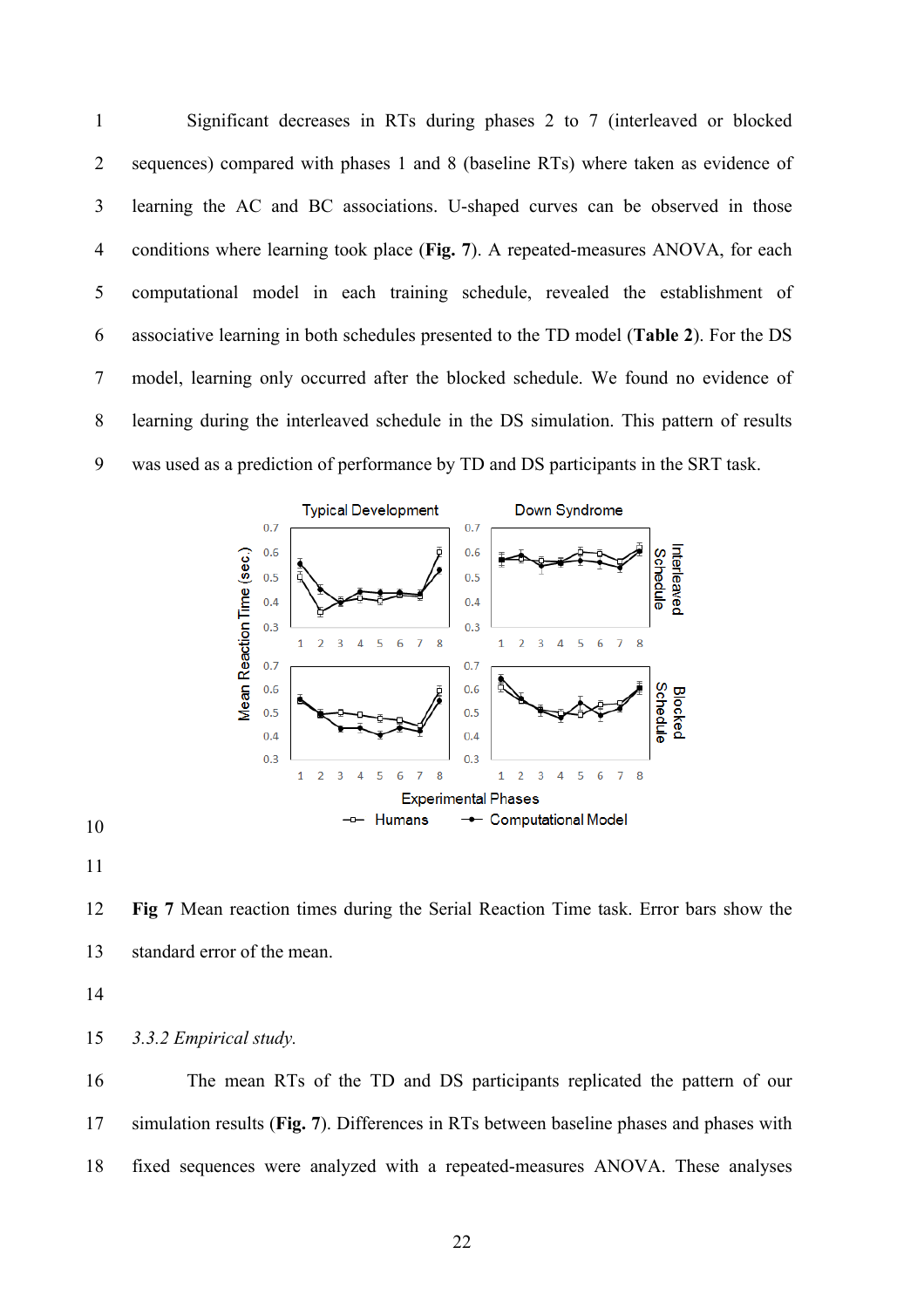revealed learning of AC and BC associations in TD participants in both the interleaved and the blocked schedule (**Table 2**). Meanwhile, DS participants showed evidence of learning AC and BC during the blocked schedule, but not during the interleaved schedule, as predicted by our model. The model also captured the result that responses of DS participants overall were slower in comparison to TD. Thus, the model accounted for the human data both qualitatively and quantitatively.

7

 **Table 2** Summary of statistical analysis for the serial reaction time task. The final column provides the experimental phases in which reaction times differed significantly (Bonferroni test). Significant differences were mostly observed between Phase 1 and Phases 2 to 7, and between Phase 8 and Phases 2 to 7. Additionally, there is a significant difference between Phases 2 and 5 in the computational simulation of TD under the interleaved schedule. This difference shows that under this schedule there are small gains in learning during the initial phases, but these gains accumulate across phases to produce notable reductions in response times during the final phases.

| Source        | Group            | Condition                  | <b>Repeated Measures</b><br><b>ANOVA</b><br>$F(df)$ , p | Phases with Significant<br>Differences with<br>Bonferroni Method<br>(p < 0.05) |
|---------------|------------------|----------------------------|---------------------------------------------------------|--------------------------------------------------------------------------------|
| Computational | Typical          | <b>Blocked</b>             |                                                         |                                                                                |
| Simulations   | Development      | Schedule                   | 11.6 (7,105), $p < 0.001$                               | Phase 1 vs: 2,3,4,5,6,7                                                        |
|               |                  |                            |                                                         | Phase 8 vs: 2,3,4,5,6,7                                                        |
|               |                  | Interleaved<br>Schedule    | 11.0 (7,105), $p < 0.001$                               | Phase 1 vs: 3,4,5,6,7<br>Phase 8 vs: 3,4,5,6,7<br>Phase 2 vs: 5                |
|               | Down<br>Syndrome | <b>Blocked</b><br>Schedule | 6.4 (7,105), $p < 0.001$                                | Phase 1 vs: $3,4,6,7$<br>Phase $8 \text{ vs } 4,6$                             |
|               |                  | Interleaved<br>Schedule    | .82 $(7,105)$ , $p = 0.57$                              | None                                                                           |
| Human         | Typical          | <b>Blocked</b>             | 18.9 (7,105), $p < 0.001$                               | Phase 1 vs: 2,3,4,5,7,8                                                        |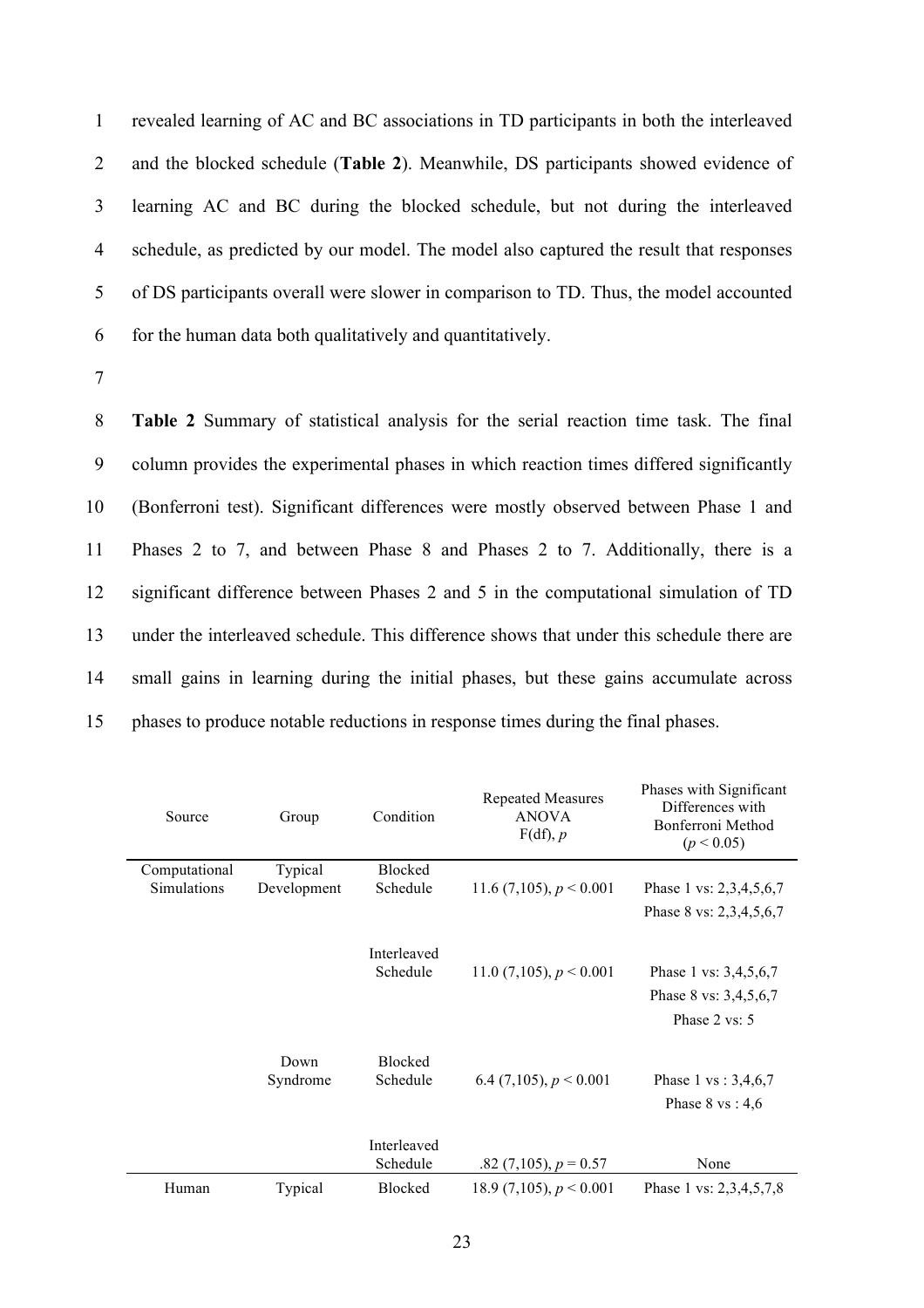| Participants | Development      | Schedule                |                            |                                                |
|--------------|------------------|-------------------------|----------------------------|------------------------------------------------|
|              |                  |                         |                            | Phase 8 vs:1,2,3,4,5,6,7                       |
|              |                  | Interleaved<br>Schedule | 9.5 (7,105), $p < 0.001$   | Phase 1 vs: $5,6,7$<br>Phase 8 vs: 2,3,4,5,6,7 |
|              | Down<br>Syndrome | Blocked<br>Schedule     | 9.7 (7,105), $p < 0.001$   | Phase 1 vs: 3,4,5,6,7<br>Phase 8 vs: 3,4,5,6,7 |
|              |                  | Interleaved<br>Schedule | 1.7 $(7,105)$ , $p = 0.11$ | None                                           |

#### 1 *3.3.3 Individual differences in the SRT task*

 Due to the small sample size of our empirical study, we were interested in analyzing to what extent the performance of each participant matched our computational predictions. To do so we analyzed learning through the same repeated- measures ANOVA approach, but instead of using the mean RTs across participants for each trial, we analyzed mean RTs across the 16 trials in each of the 8 phases for each participant. Since the 5 TD and 5 DS participants were individually analyzed for the interleaved and blocked schedules (i.e., 10 participants in 2 conditions), this resulted in 20 new analyses.

 The computational simulations predicted learning of the sequences in both schedules for TD participants, and learning of the sequences in DS participants during the blocked schedule, but not during the interleaved schedule. The predictions were confirmed in 17 of the 20 cases. Three outlier cases were: DS Participant 4 who showed evidence of learning in one experimental phase of the interleaved schedule, DS Participant 2 who did not show learning in the blocked schedule, and TD Participant 4 who did not show learning in the blocked schedule.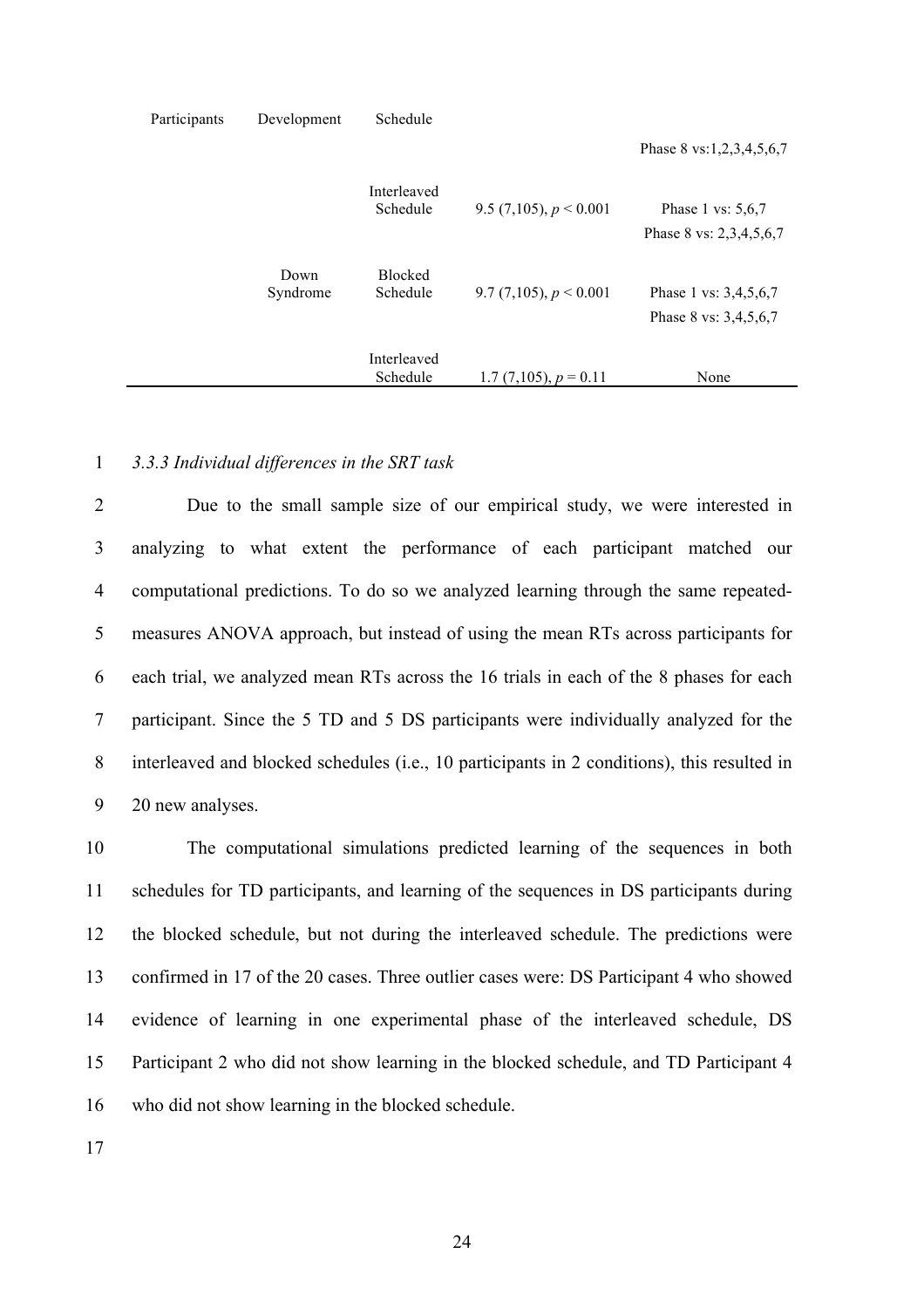#### **3.4. Discussion**

 We designed an empirical study and a fourth set of simulations to test predictions of the TD and DS models. We evaluated learning of AC and BC associations in DS and TD participants with an interleaved and a blocked schedule in a SRT task. The participants performed as predicted by our model. The group of TD participants showed learning in both schedules, and the group of DS participants learned only under the blocked schedule. Remarkably, although the overall number of trials between the blocked and interleaved presentation schedules remained the same, the two protocols resulted in significantly different outcomes in DS participants, and this outcome was predicted by the model.

 Due to the small number of participants in our empirical study, special caution should be taken when generalizing our set of results. The present data stresses a difficulty to learn overlapping associations in interleaved schedules by DS participants. Nonetheless, one participant with DS did show evidence of learning in the last phase of interleaved sequences. Notwithstanding the number of participants tested, our empirical study replicates previous findings of learning in SRT tasks by DS participants, by showing well preserved abilities when the procedure requires learning of only one sequence at a time (i.e., blocked schedules; Mosse & Jarrold, 2010; Stefano Vicari et al., 2000, 2007).

 To our knowledge, only one study has reported interference effects in a SRT 21 task in DS participants (Bussy et al., 2011); however, in this study interference resulted from interleaving the target sequence with baseline random phases, and learning was documented during the first presentations of the target sequence. Our study is the first one to compare, in a SRT task, the effects of two schedules; blocked and interleaved, for the learning of two sequences.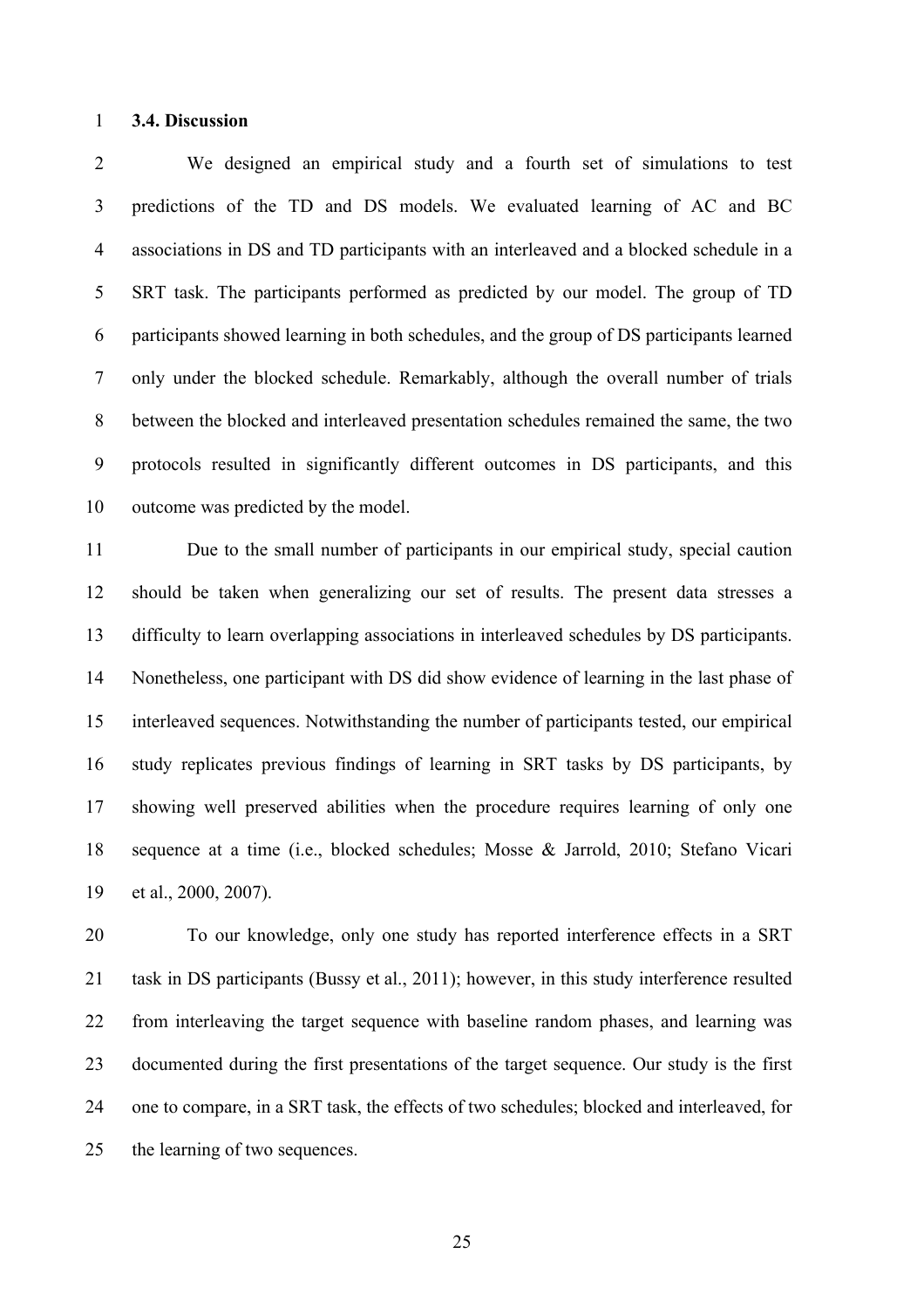#### **4. General Discussion**

 We explored, with a computational model, the link between altered synaptic plasticity in Down syndrome and atypicalities in associative learning tasks. This model was motivated by reports of increased LTD and decreased LTP found in animal models of DS (Andrade-Talavera et al., 2015; Begenisic et al., 2014; Belichenko et al., 2009; Kleschevnikov et al., 2004; Martínez-Cué et al., 2013; O'Doherty et al., 2005; Scott- McKean & Costa, 2011; Siarey et al., 1999, 1997, 2005). While an atypical LTD/LTP balance has been correlated with cognitive and behavioral impairments, here we explored a causal link from neurophysiological mechanisms to cognitive functions, through neurocomputational modeling.

 The learning process described by our model of DS varied from being delayed to showing qualitatively different learning trajectories when compared with our model of TD. Differences in learning between the simulated populations did not only depend on the intrinsic properties of their learning mechanisms, but also on their interaction with the environmental regularities and learning history, in this case, the sequence in which stimulation was presented. As an implication for the conceptualization of intellectual disability and cognitive development, this work is in accordance with developmental approaches, since it highlights the interaction between learning mechanisms, biological constraints and experience with the environment in shaping the learning trajectory (Karmiloff-Smith, 1998; Mareschal et al., 2007; Westermann et al., 2007).

 Our computational implementation shows that altered synaptic properties in DS make it more difficult to learn and maintain information about stimulus regularities as the complexity of the environment increases. While here we have focused on simple associative tasks, future research should analyze the impact of associative learning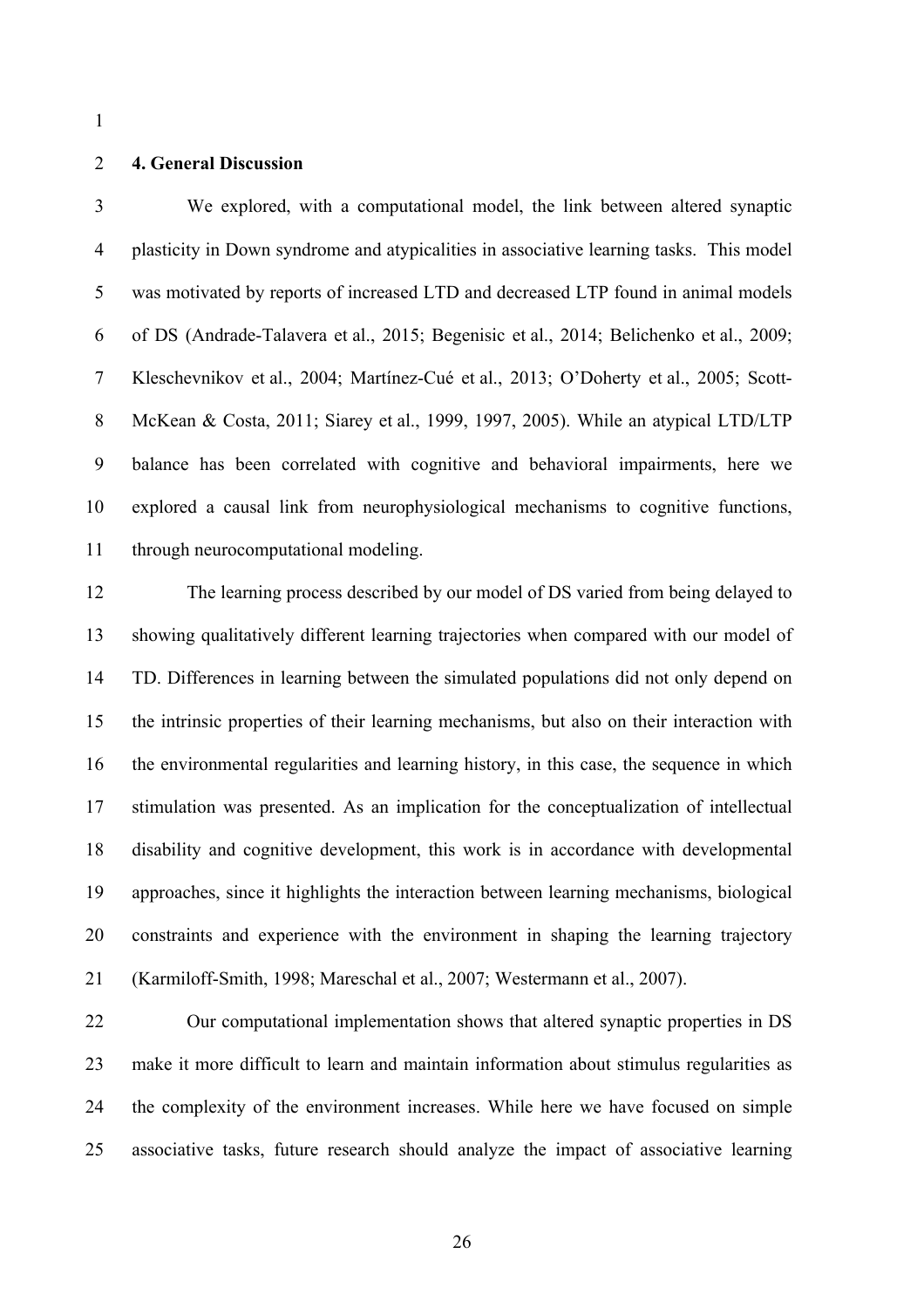atypicalities in domains where individuals with DS face more complex stimulation regularities, as in the case of word learning. It has been argued that early word learning relies on associative learning (McMurray, Horst, & Samuelson, 2012), and on this view, difficulty in this domain in DS could be explained on the same basis as our results presented here.

 Our model also predicted correctly that adapting the learning schedule can overcome some of the learning atypicalities observed in DS. This prediction was confirmed in an empirical study evaluating performance in a SRT task. Our study is the first one to analyze selective impairments in DS during this implicit learning task, and it suggests that implicit learning in DS is susceptible to interference effects and selection of the training schedule. We consider this finding as an important contribution for future research on the design of behavioral interventions. Implicit learning has traditionally been regarded as relatively well preserved in DS (Dierssen, 2012; Mosse & Jarrold, 2010; Vicari et al., 2007); however, our study stresses a sensitivity to interference effects and supports the notion that teaching strategies should not only focus on increasing the amount of stimulation and skills, but also make sure that previous skills are well consolidated (Wishart, 1993). Our computational model also provides a tool to explore what aspects of associative learning would benefit from pharmacological therapies intended to normalize synaptic plasticity (Begenisic et al., 2014; Martínez-Cué et al., 2013).

### **5. Conclusion**

 We have presented a neurocomputational model that provides a mechanistic account of how increased LTD and limited LTP in Down syndrome have disruptive effects in learning and memory of simple and overlapping stimulus associations,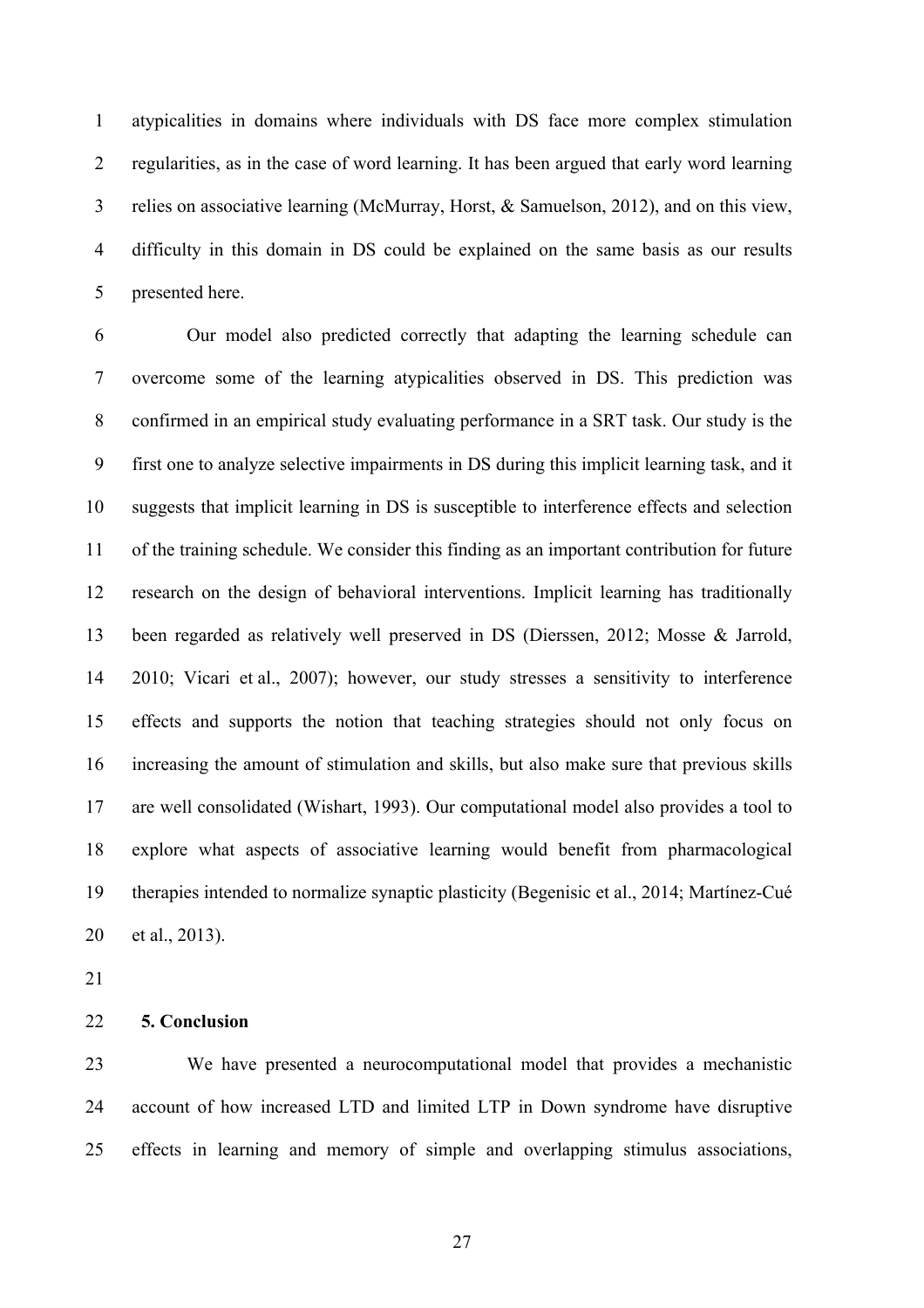making it more difficult to acquire and maintain information about stimulation regularities. Our model suggests that, by using dedicated training schedules in these kinds of learning tasks, individuals with DS nevertheless have the potential to establish functional neural networks that can support information processing similar to that observed in TD. Our model provides an integrative approach situated at the intersection of research with mouse models and behavioral descriptions of intellectual disability. It also has potential extensions for studying cognitive impairments in populations where similar abnormalities in LTD/LTP are presumed from research with animal models, as is the case in Fragile X syndrome and autism (Ebert & Greenberg, 2013; Huber, Gallagher, Warren, & Bear, 2002; Meredith et al., 2007), Angelman syndrome (Jiang et al., 1998), and Alzheimer's disease (Moreno-Castilla et al., 2016). **6. Acknowledgments** This work was supported by a grant from UNAM (DGAPA-PAPIIT-IN304413).

 The first author was supported by Secretaría de Ciencia, Tecnología e Innovación de la Ciudad de México. We thank Fundación CTDUCA, teacher Blanca Aguilar, the children and families who participated in the experimental study.

# **References**

Abraham, W. C. (2008). Metaplasticity: tuning synapses and networks for plasticity.

*Nature Reviews Neuroscience*, *9*(5), 387–387. https://doi.org/10.1038/nrn2356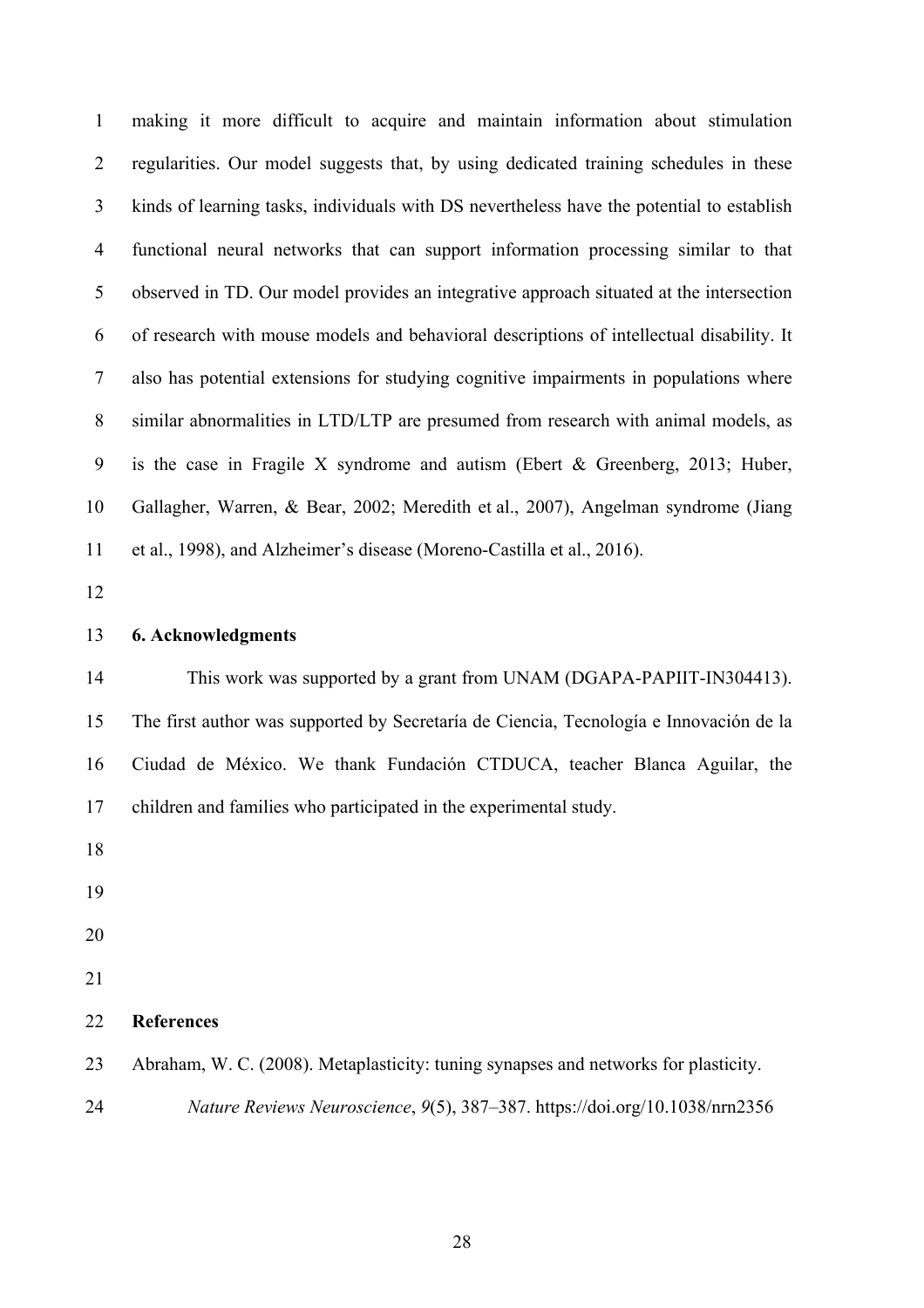| $\mathbf{1}$   | Aizenstein, H. J., Stenger, V. A., Cochran, J., Clark, K., Johnson, M., Nebes, R. D., &  |
|----------------|------------------------------------------------------------------------------------------|
| $\overline{2}$ | Carter, C. S. (2004). Regional brain activation during concurrent implicit and           |
| 3              | explicit sequence learning. Cerebral Cortex (New York, N.Y.: 1991), 14(2), 199-          |
| $\overline{4}$ | 208.                                                                                     |
| 5              | Andrade-Talavera, Y., Benito, I., Casañas, J. J., Rodríguez-Moreno, A., & Montesinos,    |
| 6              | M. L. (2015). Rapamycin restores BDNF-LTP and the persistence of long-term               |
| 7              | memory in a model of Down's syndrome. Neurobiology of Disease, 82, 516–                  |
| 8              | 525. https://doi.org/10.1016/j.nbd.2015.09.005                                           |
| 9              | Ayberk Kurt, M., Ilker Kafa, M., Dierssen, M., & Ceri Davies, D. (2004). Deficits of     |
| 10             | neuronal density in CA1 and synaptic density in the dentate gyrus, CA3 and               |
| 11             | CA1, in a mouse model of Down syndrome. Brain Research, 1022(1-2), 101-                  |
| 12             | 109. https://doi.org/10.1016/j.brainres.2004.06.075                                      |
| 13             | Bear, M. F. (1995). Mechanism for a sliding synaptic modification threshold. Neuron,     |
| 14             | $15(1), 1-4.$                                                                            |
| 15             | Begenisic, T., Baroncelli, L., Sansevero, G., Milanese, M., Bonifacino, T., Bonanno, G., |
| 16             | Sale, A. (2014). Fluoxetine in adulthood normalizes GABA release and                     |
| 17             | rescues hippocampal synaptic plasticity and spatial memory in a mouse model of           |
| 18             | Down Syndrome. Neurobiology of Disease, 63, 12–19.                                       |
| 19             | https://doi.org/10.1016/j.nbd.2013.11.010                                                |
| 20             | Belichenko, N. P., Belichenko, P. V., Kleschevnikov, A. M., Salehi, A., Reeves, R. H.,   |
| 21             | & Mobley, W. C. (2009). The "Down syndrome critical region" is sufficient in             |
| 22             | the mouse model to confer behavioral, neurophysiological, and synaptic                   |
| 23             | phenotypes characteristic of Down syndrome. The Journal of Neuroscience: The             |
| 24             | Official Journal of the Society for Neuroscience, 29(18), 5938-5948.                     |
| 25             | https://doi.org/10.1523/JNEUROSCI.1547-09.2009                                           |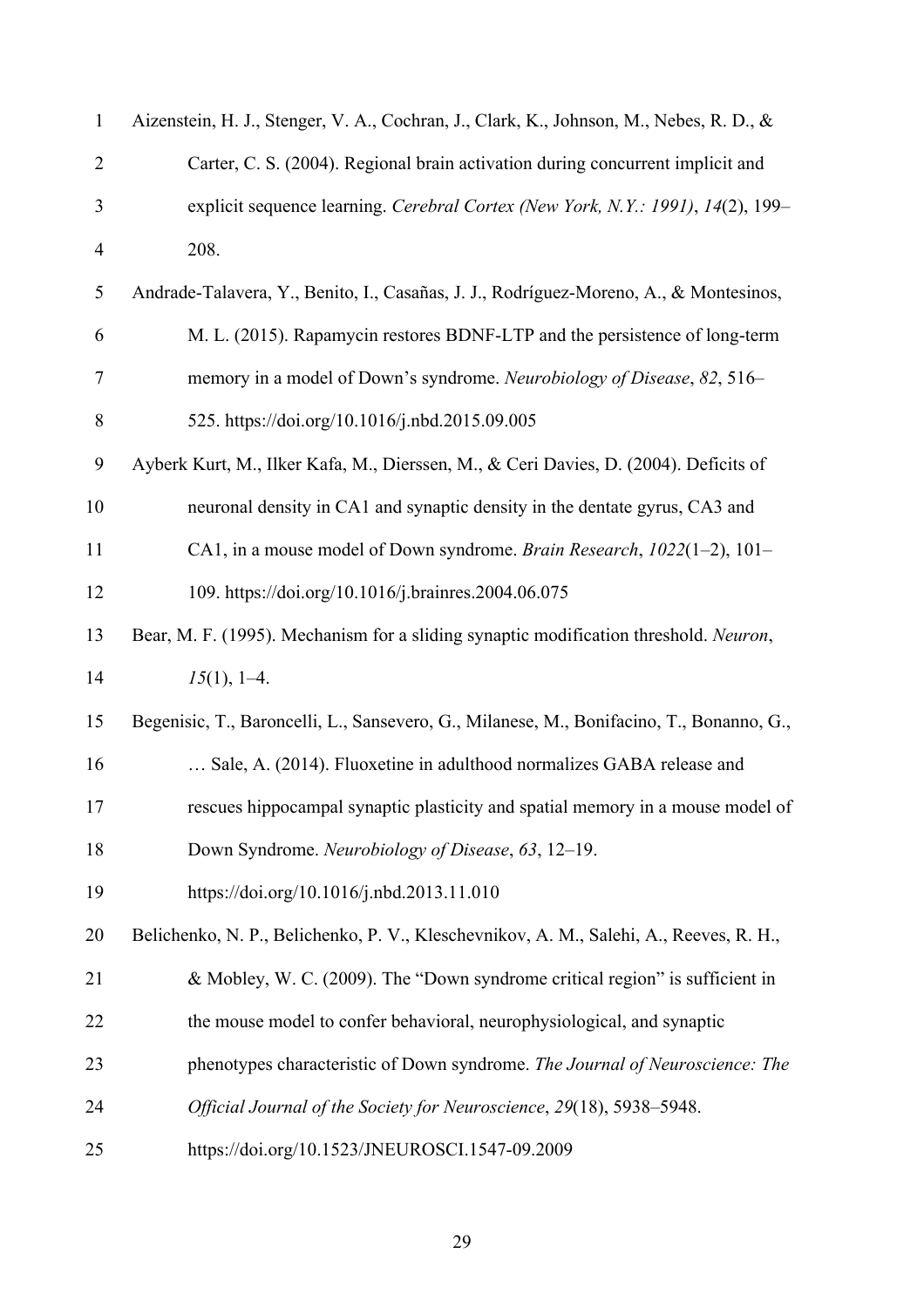| 1              | Bienenstock, E. L., Cooper, L. N., & Munro, P. W. (1982). Theory for the development        |
|----------------|---------------------------------------------------------------------------------------------|
| $\overline{2}$ | of neuron selectivity: orientation specificity and binocular interaction in visual          |
| 3              | cortex. The Journal of Neuroscience: The Official Journal of the Society for                |
| $\overline{4}$ | Neuroscience, $2(1)$ , 32-48.                                                               |
| $\sqrt{5}$     | Bliss, T. V. P., Collingridge, G. L., & Morris, R. G. M. (2007). Synaptic plasticity in the |
| 6              | hippocampus. En P. Andersen, R. G. M. Morris, D. G. Amaral, T. V. P. Bliss, &               |
| 7              | J. O'Keefe (Eds.), The Hippocampus Book (pp. 343-474). New York: Oxford                     |
| $\,$ $\,$      | University Press.                                                                           |
| 9              | Bussy, G., Charrin, E., Brun, A., Curie, A., & des Portes, V. (2011). Implicit procedural   |
| 10             | learning in fragile X and Down syndrome. Journal of Intellectual Disability                 |
| 11             | Research, 55(5), 521-528. https://doi.org/10.1111/j.1365-2788.2011.01410.x                  |
| 12             | Costa, A. C. S., Stasko, M. R., Schmidt, C., & Davisson, M. T. (2010). Behavioral           |
| 13             | validation of the Ts65Dn mouse model for Down syndrome of a genetic                         |
| 14             | background free of the retinal degeneration mutation Pde6b(rd1). Behavioural                |
| 15             | Brain Research, 206(1), 52-62. https://doi.org/10.1016/j.bbr.2009.08.034                    |
| 16             | Costanzo, F., Varuzza, C., Menghini, D., Addona, F., Gianesini, T., & Vicari, S. (2013).    |
| 17             | Executive functions in intellectual disabilities: a comparison between Williams             |
| 18             | syndrome and Down syndrome. Research in Developmental Disabilities, 34(5),                  |
| 19             | 1770-1780. https://doi.org/10.1016/j.ridd.2013.01.024                                       |
| 20             | Davisson, M. T., Schmidt, C., Reeves, R. H., Irving, N. G., Akeson, E. C., Harris, B. S.,   |
| 21             | & Bronson, R. T. (1993). Segmental trisomy as a mouse model for Down                        |
| 22             | syndrome. Progress in Clinical and Biological Research, 384, 117–133.                       |
| 23             | Degonda, N., Mondadori, C. R. A., Bosshardt, S., Schmidt, C. F., Boesiger, P., Nitsch,      |
| 24             | R. M.,  Henke, K. (2005). Implicit associative learning engages the                         |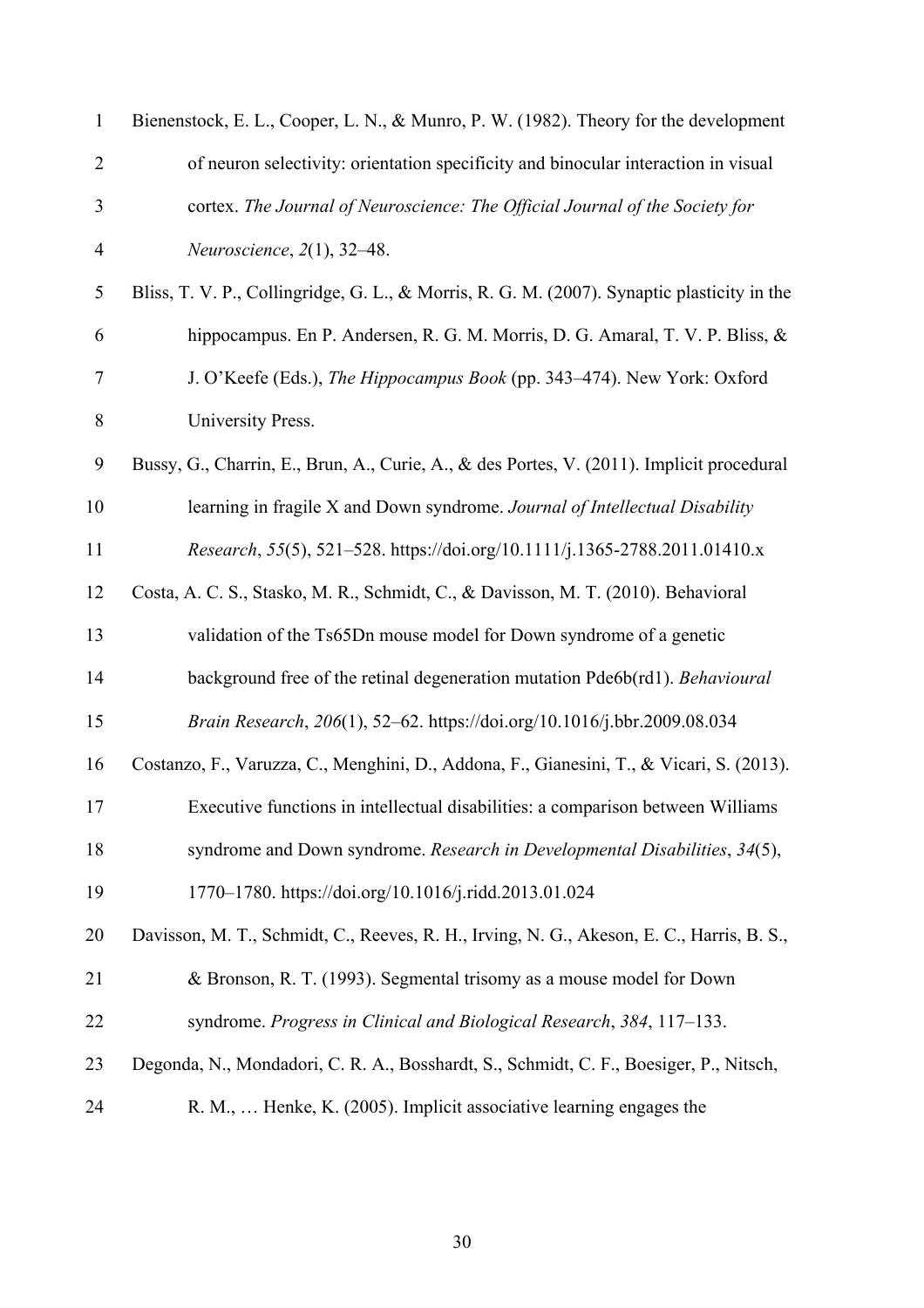| $\mathbf{1}$   | hippocampus and interacts with explicit associative learning. Neuron, 46(3),              |
|----------------|-------------------------------------------------------------------------------------------|
| $\overline{2}$ | 505-520. https://doi.org/10.1016/j.neuron.2005.02.030                                     |
| 3              | Dierssen, M. (2012). Down syndrome: the brain in trisomic mode. Nature Reviews.           |
| $\overline{4}$ | Neuroscience, 13(12), 844-858. https://doi.org/10.1038/nrn3314                            |
| 5              | Dierssen, M., Benavides-Piccione, R., Martínez-Cué, C., Estivill, X., Flórez, J., Elston, |
| 6              | G. N., & DeFelipe, J. (2003). Alterations of neocortical pyramidal cell                   |
| 7              | phenotype in the Ts65Dn mouse model of Down syndrome: effects of                          |
| 8              | environmental enrichment. Cerebral Cortex (New York, N.Y.: 1991), 13(7), 758-             |
| 9              | 764.                                                                                      |
| 10             | Di Filippo, M., Tozzi, A., Ghiglieri, V., Picconi, B., Costa, C., Cipriani, S.,           |
| 11             | Calabresi, P. (2010). Impaired plasticity at specific subset of striatal synapses in      |
| 12             | the Ts65Dn mouse model of Down syndrome. Biological Psychiatry, 67(7),                    |
| 13             | 666–671. https://doi.org/10.1016/j.biopsych.2009.08.018                                   |
| 14             | Doyon, J., Gaudreau, D., Laforce, R., Castonguay, M., Bédard, P. J., Bédard, F., &        |
| 15             | Bouchard, J. P. (1997). Role of the striatum, cerebellum, and frontal lobes in the        |
| 16             | learning of a visuomotor sequence. Brain and Cognition, 34(2), 218-245.                   |
| 17             | Ebert, D. H., & Greenberg, M. E. (2013). Activity-dependent neuronal signalling and       |
| 18             | autism spectrum disorder. Nature, 493(7432), 327–337.                                     |
| 19             | https://doi.org/10.1038/nature11860                                                       |
| 20             | Eichenbaum, H. (2013). Memory on time. Trends in cognitive sciences, 17(2), 81–88.        |
| 21             | https://doi.org/10.1016/j.tics.2012.12.007                                                |
| 22             | Ellenbogen, J. M., Hulbert, J. C., Stickgold, R., Dinges, D. F., & Thompson-Schill, S.    |
| 23             | L. (2006). Interfering with Theories of Sleep and Memory: Sleep, Declarative              |
| 24             | Memory, and Associative Interference. Current Biology, 16(13), 1290-1294.                 |
| 25             | https://doi.org/10.1016/j.cub.2006.05.024                                                 |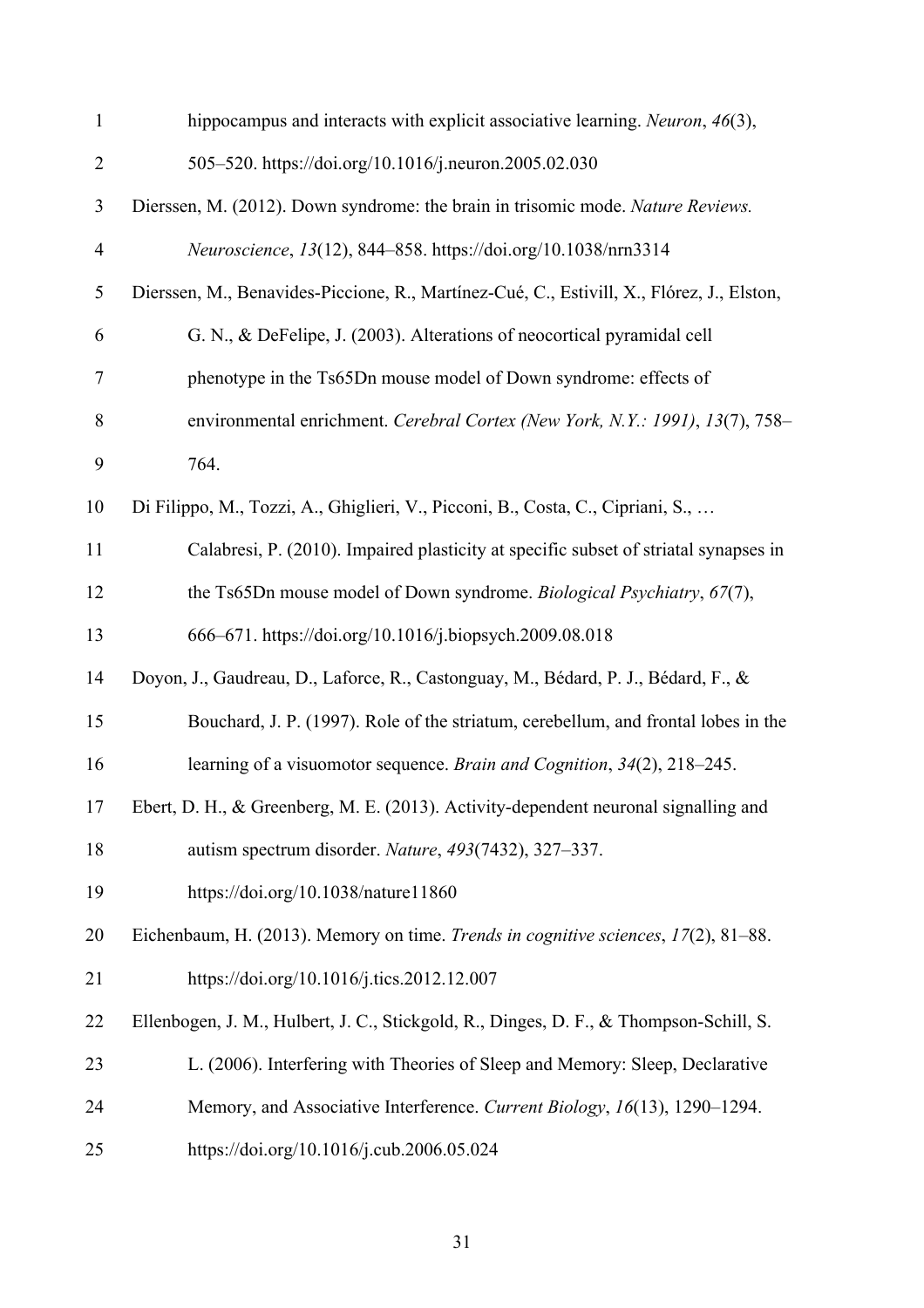| 1              | Ergorul, C., & Eichenbaum, H. (2006). Essential role of the hippocampal formation in   |
|----------------|----------------------------------------------------------------------------------------|
| $\overline{2}$ | rapid learning of higher-order sequential associations. The Journal of                 |
| 3              | Neuroscience: The Official Journal of the Society for Neuroscience, 26(15),            |
| $\overline{4}$ | 4111-4117. https://doi.org/10.1523/JNEUROSCI.0441-06.2006                              |
| 5              | Fernandez, F., & Garner, C. C. (2007). Over-inhibition: a model for developmental      |
| 6              | intellectual disability. Trends in Neurosciences, 30(10), 497-503.                     |
| $\tau$         | https://doi.org/10.1016/j.tins.2007.07.005                                             |
| $8\,$          | Hofer, S. B., & Bonhoeffer, T. (2010). Dendritic Spines: The Stuff That Memories Are   |
| 9              | Made Of? Current Biology, 20(4), R157-R159.                                            |
| 10             | https://doi.org/10.1016/j.cub.2009.12.040                                              |
| 11             | Huber, K. M., Gallagher, S. M., Warren, S. T., & Bear, M. F. (2002). Altered synaptic  |
| 12             | plasticity in a mouse model of fragile X mental retardation. Proceedings of the        |
| 13             | National Academy of Sciences of the United States of America, 99(11), 7746-            |
| 14             | 7750. https://doi.org/10.1073/pnas.122205699                                           |
| 15             | Jiang, Y. H., Armstrong, D., Albrecht, U., Atkins, C. M., Noebels, J. L., Eichele, G., |
| 16             | Beaudet, A. L. (1998). Mutation of the Angelman ubiquitin ligase in mice               |
| 17             | causes increased cytoplasmic p53 and deficits of contextual learning and long-         |
| 18             | term potentiation. Neuron, $21(4)$ , 799-811.                                          |
| 19             | Karmiloff-Smith, A. (1998). Development itself is the key to understanding             |
| 20             | developmental disorders. Trends in Cognitive Sciences, 2(10), 389–398.                 |
| 21             | https://doi.org/10.1016/S1364-6613(98)01230-3                                          |
| 22             | Karmiloff-Smith, A., Al-Janabi, T., D'Souza, H., Groet, J., Massand, E., Mok, K.,      |
| 23             | Strydom, A. (2016). The importance of understanding individual differences in          |
| 24             | Down syndrome. F1000Research, 5.                                                       |
| 25             | https://doi.org/10.12688/f1000research.7506.1                                          |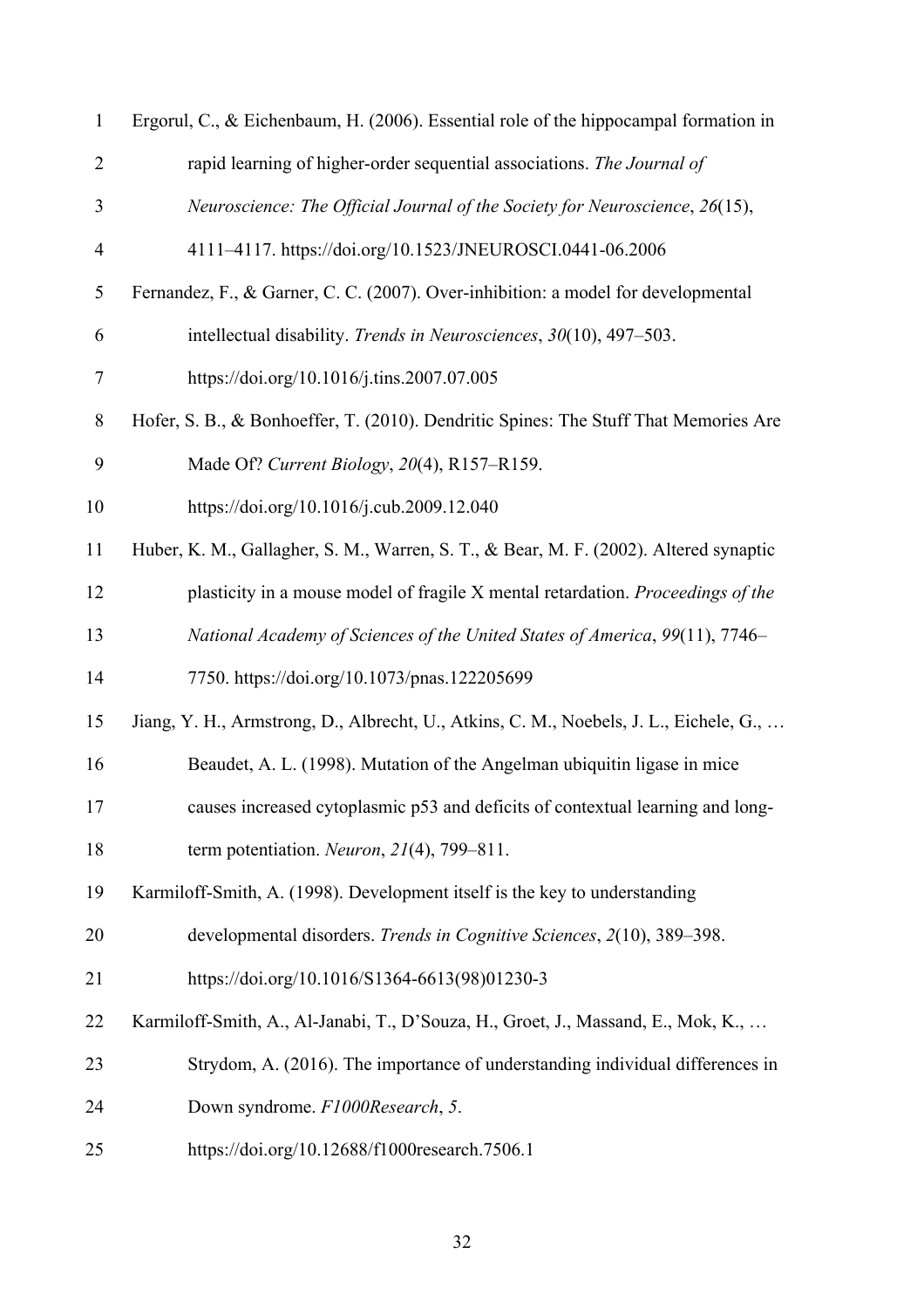| $\mathbf{1}$   | Keele, S. W., Ivry, R., Mayr, U., Hazeltine, E., & Heuer, H. (2003). The cognitive and    |
|----------------|-------------------------------------------------------------------------------------------|
| $\overline{2}$ | neural architecture of sequence representation. Psychological Review, 110(2),             |
| 3              | 316-339. https://doi.org/10.1037/0033-295X.110.2.316                                      |
| $\overline{4}$ | Kleschevnikov, A. M., Belichenko, P. V., Villar, A. J., Epstein, C. J., Malenka, R. C., & |
| 5              | Mobley, W. C. (2004). Hippocampal long-term potentiation suppressed by                    |
| 6              | increased inhibition in the Ts65Dn mouse, a genetic model of Down syndrome.               |
| 7              | The Journal of Neuroscience: The Official Journal of the Society for                      |
| $\,$ $\,$      | Neuroscience, 24(37), 8153-8160. https://doi.org/10.1523/JNEUROSCI.1766-                  |
| 9              | 04.2004                                                                                   |
| 10             | Lüscher, C., & Malenka, R. C. (2012). NMDA receptor-dependent long-term                   |
| 11             | potentiation and long-term depression (LTP/LTD). Cold Spring Harbor                       |
| 12             | Perspectives in Biology, 4(6), a005710.                                                   |
| 13             | https://doi.org/10.1101/cshperspect.a005710                                               |
| 14             | Malenka, R. C., & Bear, M. F. (2004). LTP and LTD: an embarrassment of riches.            |
| 15             | Neuron, 44(1), 5-21. https://doi.org/10.1016/j.neuron.2004.09.012                         |
| 16             | Mareschal, D., Johnson, M. H., Sirois, S., Spratling, M., Thomas, M. S. C., &             |
| 17             | Westermann, G. (2007). Neuroconstructivism: Volume 1: How the Brain                       |
| 18             | <b>Constructs Cognition. UK: Oxford University Press.</b>                                 |
| 19             | Martínez-Cué, C., Martínez, P., Rueda, N., Vidal, R., García, S., Vidal, V.,              |
| 20             | Hernández, M.-C. (2013). Reducing GABAA $\alpha$ 5 receptor-mediated inhibition           |
| 21             | rescues functional and neuromorphological deficits in a mouse model of down               |
| 22             | syndrome. The Journal of Neuroscience: The Official Journal of the Society for            |
| 23             | Neuroscience, 33(9), 3953-3966. https://doi.org/10.1523/JNEUROSCI.1203-                   |
| 24             | 12.2013                                                                                   |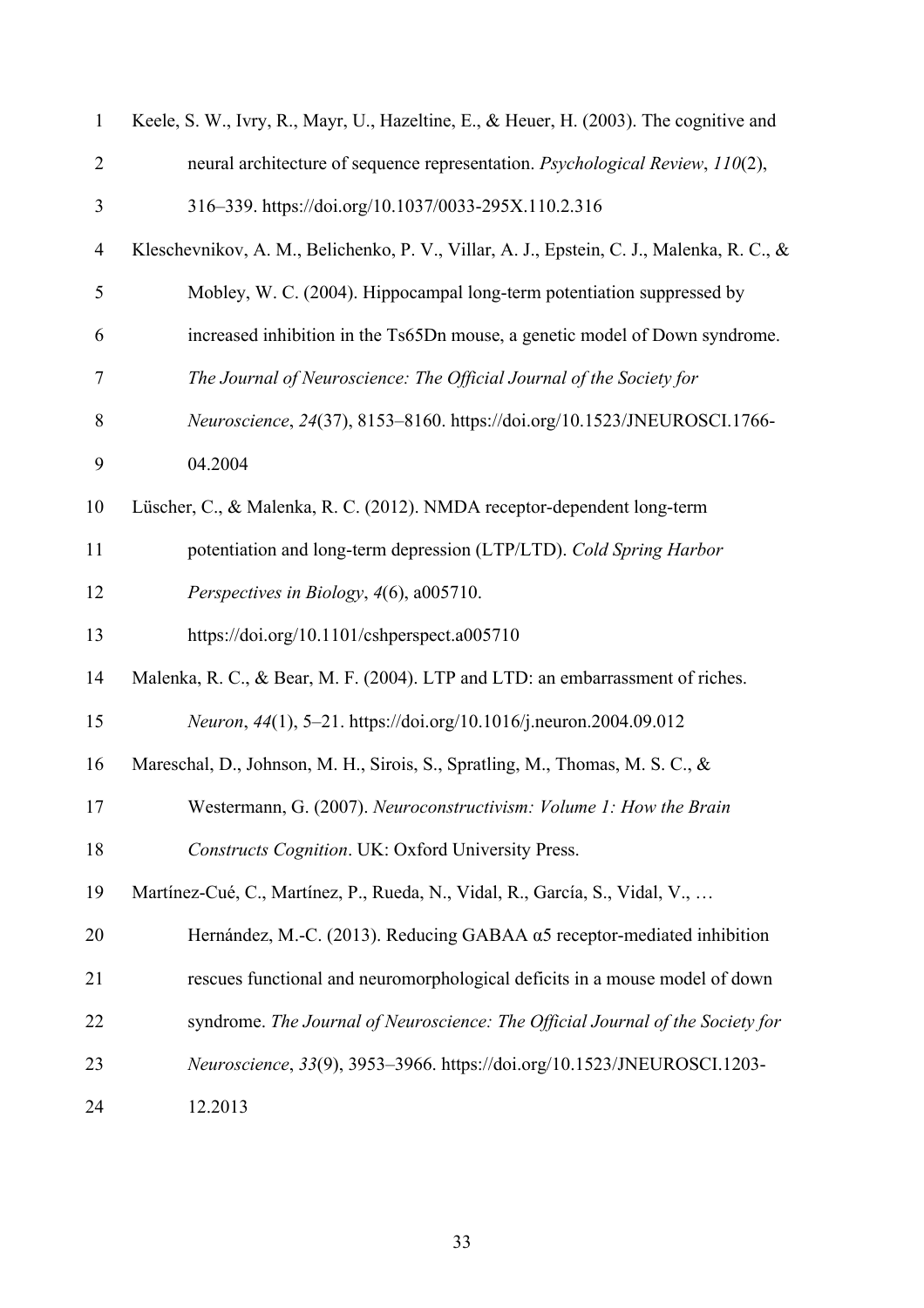| $\mathbf{1}$   | McMurray, B., Horst, J. S., & Samuelson, L. K. (2012). Word learning emerges from   |
|----------------|-------------------------------------------------------------------------------------|
| $\overline{2}$ | the interaction of online referent selection and slow associative learning.         |
| 3              | Psychological Review, 119(4), 831-877. https://doi.org/10.1037/a0029872             |
| $\overline{4}$ | Meredith, R. M., Holmgren, C. D., Weidum, M., Burnashev, N., & Mansvelder, H. D.    |
| 5              | (2007). Increased threshold for spike-timing-dependent plasticity is caused by      |
| 6              | unreliable calcium signaling in mice lacking fragile X gene FMR1. Neuron,           |
| 7              | 54(4), 627–638. https://doi.org/10.1016/j.neuron.2007.04.028                        |
| 8              | Meredith, R. M., & Mansvelder, H. D. (2010). STDP and mental retardation:           |
| 9              | dysregulation of dendritic excitability in Fragile X syndrome. Frontiers in         |
| 10             | Synaptic Neuroscience, 2. https://doi.org/10.3389/fnsyn.2010.00010                  |
| 11             | Moreno-Castilla, P., Rodriguez-Duran, L. F., Guzman-Ramos, K., Barcenas-Femat, A.,  |
| 12             | Escobar, M. L., & Bermudez-Rattoni, F. (2016). Dopaminergic                         |
| 13             | neurotransmission dysfunction induced by amyloid-β transforms cortical long-        |
| 14             | term potentiation into long-term depression and produces memory impairment.         |
| 15             | Neurobiology of Aging, 41, 187-199.                                                 |
| 16             | https://doi.org/10.1016/j.neurobiolaging.2016.02.021                                |
| 17             | Morris, J. K., Alberman, E., Mutton, D., & Jacobs, P. (2012). Cytogenetic and       |
| 18             | epidemiological findings in Down syndrome: England and Wales 1989–2009.             |
| 19             | American Journal of Medical Genetics Part A, 158A(5), 1151-1157.                    |
| 20             | https://doi.org/10.1002/ajmg.a.35248                                                |
| 21             | Mosse, E. K., & Jarrold, C. (2010). Searching for the Hebb effect in Down syndrome: |
| 22             | evidence for a dissociation between verbal short-term memory and domain-            |
| 23             | general learning of serial order. Journal of Intellectual Disability Research,      |
| 24             | 54(4), 295-307. https://doi.org/10.1111/j.1365-2788.2010.01257.x                    |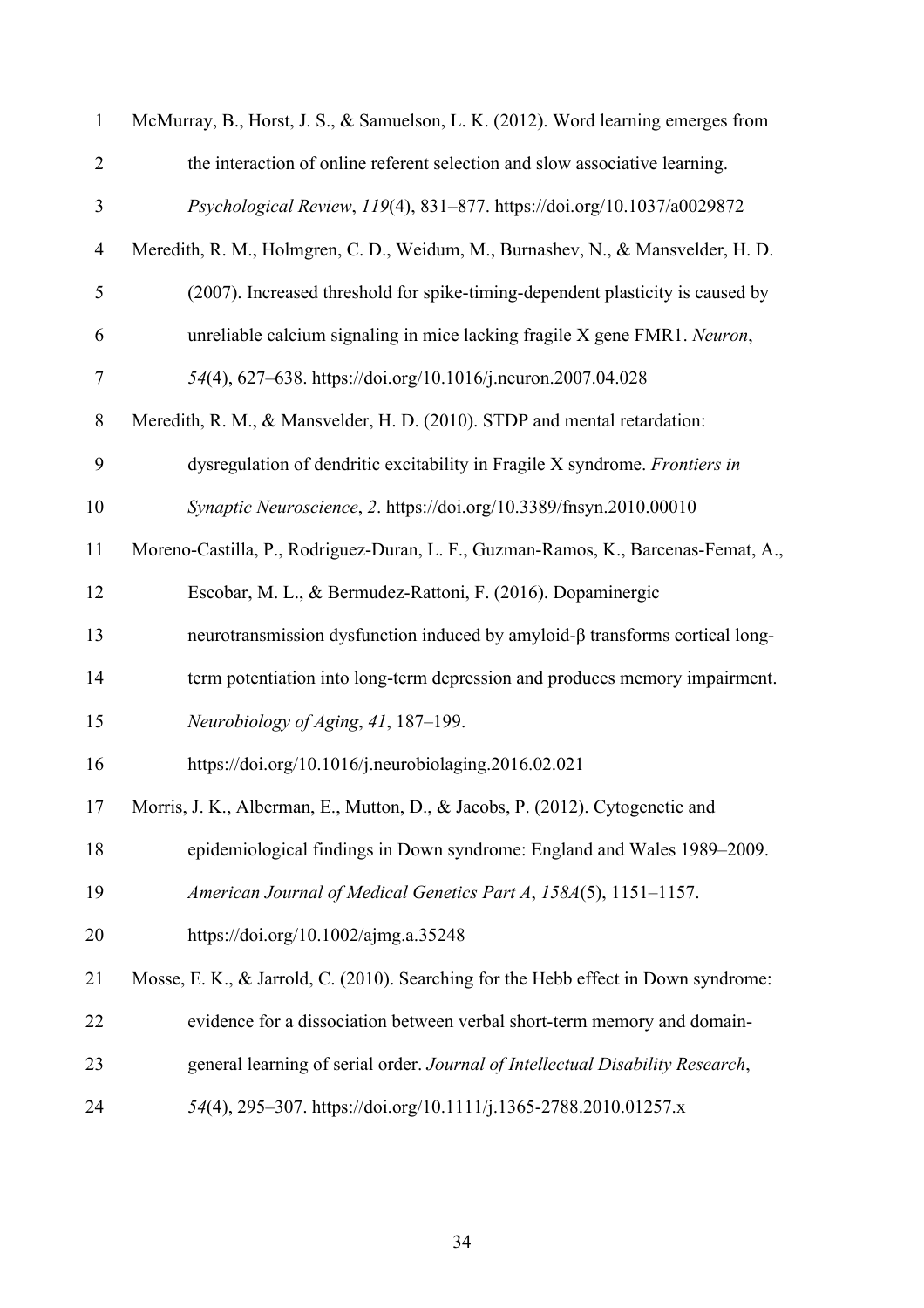| 1              | Neves, G., Cooke, S. F., & Bliss, T. V. P. (2008). Synaptic plasticity, memory and the |
|----------------|----------------------------------------------------------------------------------------|
| $\overline{2}$ | hippocampus: a neural network approach to causality. Nature Reviews.                   |
| 3              | Neuroscience, 9(1), 65-75.                                                             |
| $\overline{4}$ | https://doi.org/http://dx.doi.org.ezproxy.lancs.ac.uk/10.1038/nrn2303                  |
| 5              | Nissen, M. J., & Bullemer, P. (1987). Attentional requirements of learning: Evidence   |
| 6              | from performance measures. Cognitive Psychology, 19(1), 1–32.                          |
| $\tau$         | https://doi.org/10.1016/0010-0285(87)90002-8                                           |
| 8              | O'Doherty, A., Ruf, S., Mulligan, C., Hildreth, V., Errington, M. L., Cooke, S.,       |
| 9              | Fisher, E. M. C. (2005). An aneuploid mouse strain carrying human                      |
| 10             | chromosome 21 with Down syndrome phenotypes. Science, 309(5743), 2033–                 |
| 11             | 2037. https://doi.org/10.1126/science.1114535                                          |
| 12             | O'Reilly, R. C., & Munakata, Y. (2000). Computational Explorations in Cognitive        |
| 13             | Neuroscience: Understanding the Mind by Simulating the Brain (1 edition).              |
| 14             | Cambridge, Mass: MIT Press.                                                            |
| 15             | O'Reilly, R. C., Wyatte, D., & Rohrlich, J. (2014). Learning Through Time in the       |
| 16             | Thalamocortical Loops. arXiv:1407.3432 [q-bio]. Recuperado a partir de                 |
| 17             | http://arxiv.org/abs/1407.3432                                                         |
| 18             | Pennington, B. F., Moon, J., Edgin, J., Stedron, J., & Nadel, L. (2003). The           |
| 19             | neuropsychology of Down syndrome: evidence for hippocampal dysfunction.                |
| 20             | Child Development, 74(1), 75-93.                                                       |
| 21             | Rueda, N., Flórez, J., & Martínez-Cué, C. (2012). Mouse models of Down syndrome as     |
| 22             | a tool to unravel the causes of mental disabilities. Neural Plasticity, 2012,          |
| 23             | 584071. https://doi.org/10.1155/2012/584071                                            |
| 24             | Sattler, J. M. (2010). Evaluación infantil: Fundamentos cognitivos. (Fifth edition).   |
| 25             | Editorial El Manual Moderno.                                                           |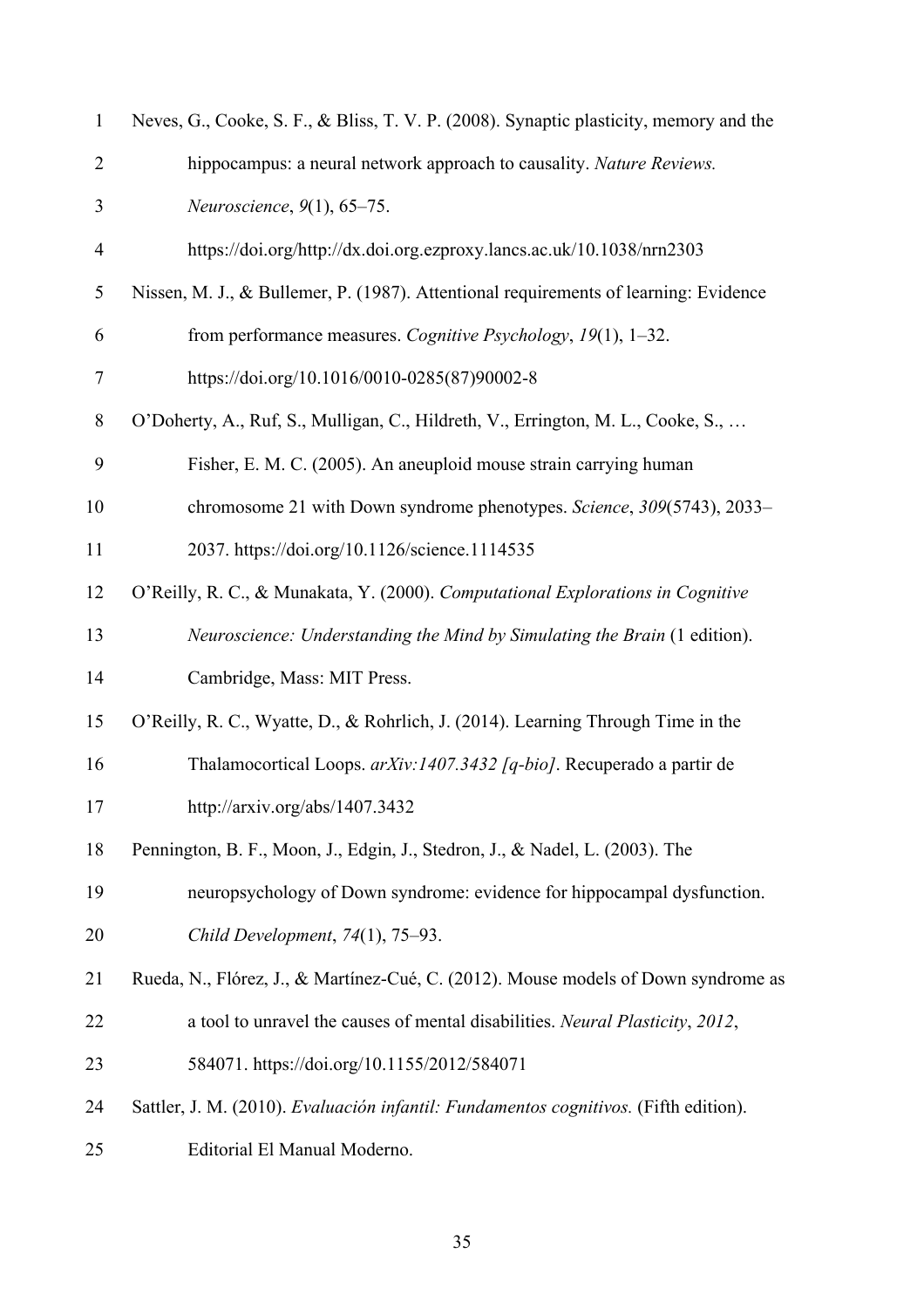| $\mathbf{1}$   | Schendan, H. E., Searl, M. M., Melrose, R. J., & Stern, C. E. (2003). An FMRI study of     |
|----------------|--------------------------------------------------------------------------------------------|
| $\overline{2}$ | the role of the medial temporal lobe in implicit and explicit sequence learning.           |
| $\mathfrak{Z}$ | Neuron, 37(6), 1013-1025.                                                                  |
| 4              | Scott-McKean, J. J., & Costa, A. C. S. (2011). Exaggerated NMDA mediated LTD in a          |
| 5              | mouse model of Down syndrome and pharmacological rescuing by memantine.                    |
| 6              | Learning & Memory, 18(12), 774-778. https://doi.org/10.1101/lm.024182.111                  |
| $\tau$         | Siarey, R. J., Carlson, E. J., Epstein, C. J., Balbo, A., Rapoport, S. I., & Galdzicki, Z. |
| 8              | (1999). Increased synaptic depression in the Ts65Dn mouse, a model for mental              |
| 9              | retardation in Down syndrome. Neuropharmacology, 38(12), 1917-1920.                        |
| 10             | https://doi.org/10.1016/S0028-3908(99)00083-0                                              |
| 11             | Siarey, R. J., Stoll, J., Rapoport, S. I., & Galdzicki, Z. (1997). Altered long-term       |
| 12             | potentiation in the young and old Ts65Dn mouse, a model for down syndrome.                 |
| 13             | Neuropharmacology, 36(11-12), 1549-1554. https://doi.org/10.1016/S0028-                    |
| 14             | 3908(97)00157-3                                                                            |
| 15             | Siarey, R. J., Villar, A. J., Epstein, C. J., & Galdzicki, Z. (2005). Abnormal synaptic    |
| 16             | plasticity in the Ts1Cje segmental trisomy 16 mouse model of Down syndrome.                |
| 17             | Neuropharmacology, 49(1), 122-128.                                                         |
| 18             | https://doi.org/10.1016/j.neuropharm.2005.02.012                                           |
| 19             | Smith, P. L. (1995). Psychophysically principled models of visual simple reaction time.    |
| 20             | Psychological Review, 102(3), 567–593. https://doi.org/10.1037/0033-                       |
| 21             | 295X.102.3.567                                                                             |
| 22             | Usher, M., & McClelland, J. L. (2001). The time course of perceptual choice: the leaky,    |
| 23             | competing accumulator model. Psychological Review, 108(3), 550-592.                        |